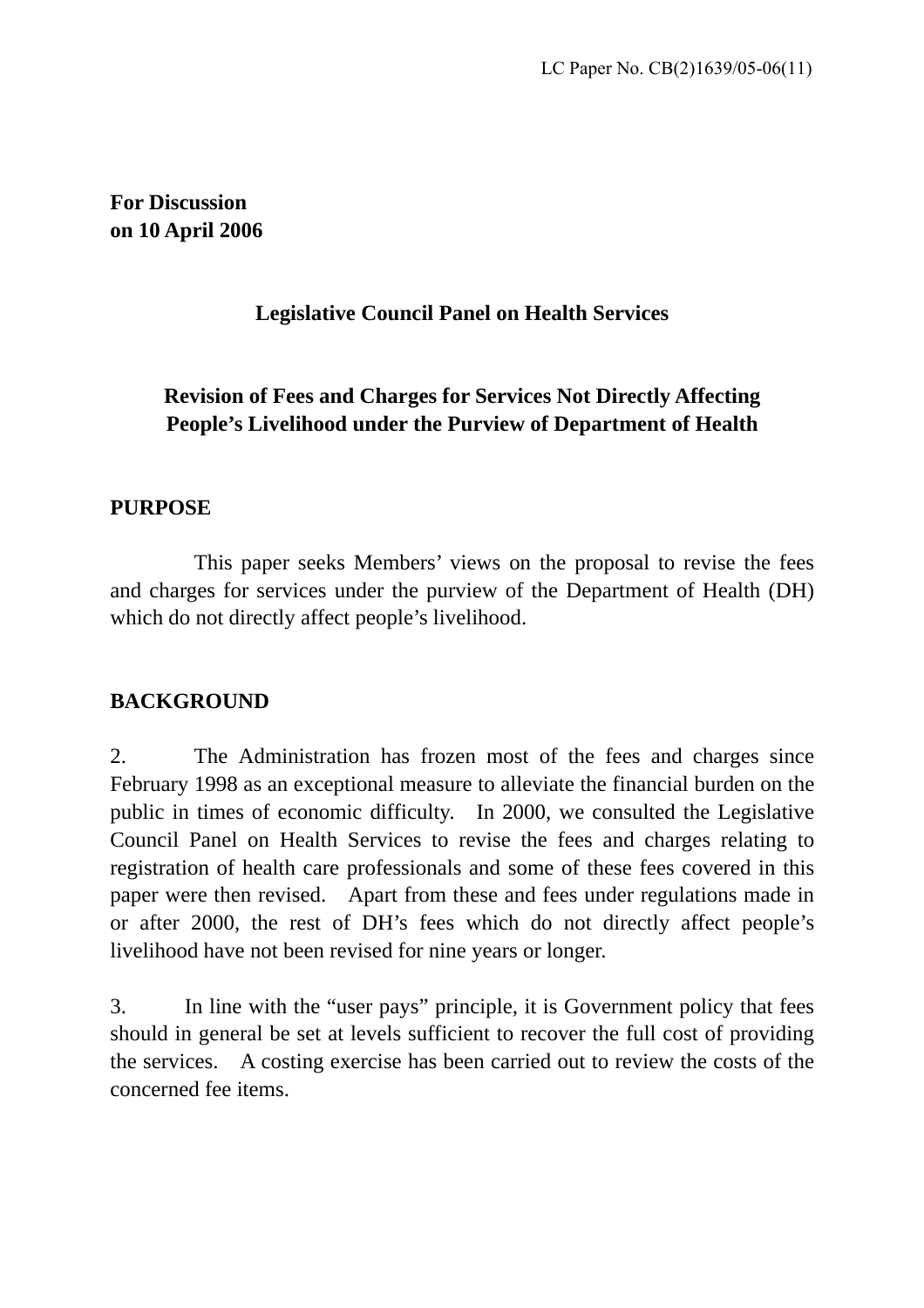# **FEE PROPOSAL**

4. The fee revision proposal presented for Members' consideration in this paper covers the fee items relating to-

- (a) registration of health care professionals;
- (b) licensing of pharmaceutical products, antibiotics, dangerous drugs, concerned traders and manufacturers, Chinese medicines traders, radioactive substances/irradiating apparatus and the certification for the purpose of preventing or controlling infectious diseases; and
- (c) travellers' health service and miscellaneous medical charges.

5. Under the "user pays" principle, it is important for users of Government services to pay the costs incurred in the provision of services. In recognition of the current state of economic recovery and taking into account affordability and acceptability, we propose that with a few exceptions (please see paragraphs 7 to 11 below), the level of increase should be determined generally in accordance with the following guidelines as advised by the Financial Services and the Treasury Bureau which apply across the board in respect of Government fees –

- (a) achieve full-cost recovery within seven years for those fees with existing cost recovery rate of less than 40% below target, through a 20% increase;
- (b) achieve full-cost recovery within three to seven years for those fees with existing cost recovery rate of between 40% and 70% of target, through a 15% increase; and
- (c) achieve full-cost recovery within one to three years for those fees with existing cost recovery rate of over 70% of target, through a 10% or lower increase.

For fee reductions, we propose to reduce the fees to the full cost level in one go. These service-wide guidelines were applied in the 2000-01 fee revision exercise.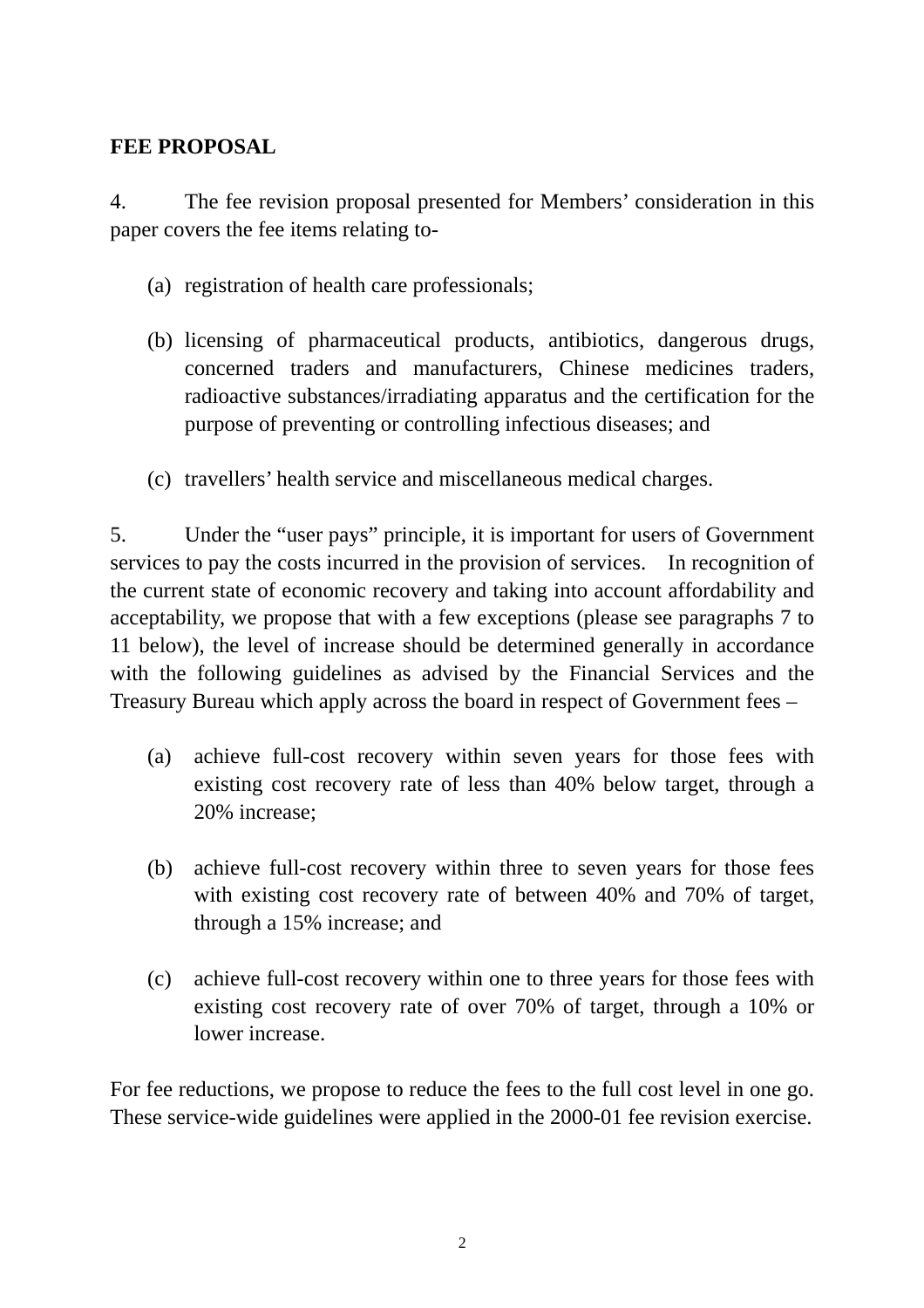6. The proposal involves 128 fee items in total. Based on the outcome of the costing review, 126 fees are proposed to be revised (with 96 increases and 30 reductions) and 2 new fees relating to immunization and preventive medications (items 117 and 126 in Annex A) are proposed to be added. All the fees should have relatively little impact on the daily life of the general public or general business activities. Details of fee proposal are at **Annex A**.

#### *Licensing Examination for Medical Practitioners (items 50-53)*

7. The Licensing Examination for medical practitioners is for providing an avenue for those medical graduates from other jurisdictions who wish to register as medical practitioners with the Medical Council of Hong Kong. It comprises three parts, namely, Part I - Examination in Professional Knowledge, Part II - Proficiency Test in Medical English and Part III - Clinical Examination. The Licensing Examination, which is pitched at a level on par with the qualifying examination on Medicine and Surgery for undergraduates of the University of Hong Kong and the Chinese University of Hong Kong, has all along been run by the two universities.

8. The unit cost of the Licensing Examination has been computed only on the cost incurred by the Medical Council Secretariat for administrative arrangements of the examination. As regards the cost incurred by the universities *(including setting examination questions and providing examiners, testing candidates in hospital environment with participation by actual patients)*, it has not been recovered from the candidates. Based on the existing methodology of computing the unit cost, the cost recovery rates for Parts I, II and III are 43%, 19% and 18% respectively. However, if the cost incurred by the two universities is to be factored into the calculation (about \$3 million in 2005-06), the cost recovery rate would drop to 14%, 11% and 2% for Parts I, II and III respectively.

9. The Medical Council has advised that the existing format of the Licensing Examination is appropriate and no changes should be introduced to maintain the standard. Furthermore, having regard to the current arrangement and to avoid increasing the fees to a prohibitively high level which would discourage eligible candidates from sitting the Examination, the Council opined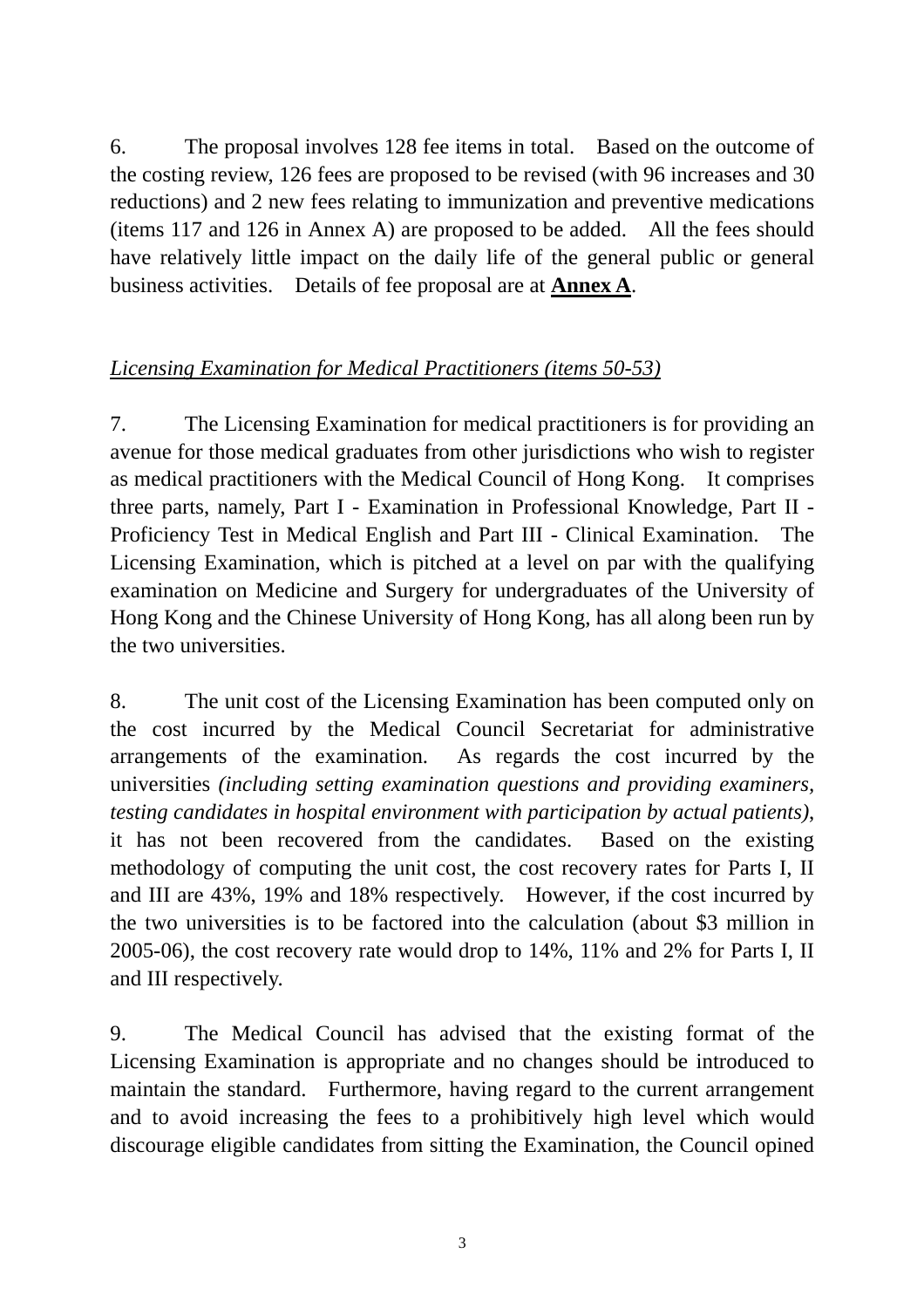that it was impracticable to recover full cost plus the cost incurred by the two universities in conducting the Licensing Examination. The Administration also considers it not pragmatic to revise the calculation methodology to include the cost incurred by the two universities. Nevertheless, the issue would be reviewed in future when the fees have been revised to a level close to that required to recover the full cost incurred by the Medical Council Secretariat for arranging the examination.

10. When the fee proposal for the Licensing Examination was last considered by the Legislative Council Panel on Health Services in June 2000, the Administration pointed out that a greater magnitude of fee increase would be required in subsequent years. It was also considered by some Members that the Government has no obligation to subsidise the examination fee. If the fees were to be adjusted in accordance with the general guidelines in paragraph 5 above, it would take about twelve years before the Licensing Examination fees could be increased to a level sufficient to recover the full cost incurred by the Medical Council Secretariat. In order to achieve the said cost recovery within a more reasonable timeframe and to be more consistent with the cost recovery rate of licensing examinations for other health care professionals (all above 44%), we are of the view that the guidelines in paragraph 5 above should not apply and that the fee for Part I be increased by 50% and the fees for Parts II and III be increased by 100%. The total fees for three parts of the examination will be increased from \$4,420 to \$7,840. Notwithstanding the significant increase, the fees are not unreasonable.

# *Travellers' Health Service (items 115 to 128)*

11. DH introduced travellers' health service since July 2000 to offer travel-related health advice and preventive medications to people planning to travel outside Hong Kong on a full cost recovery basis. The fee items have been reviewed in light of the inclusion of new vaccines and medications and changes in cost. Based on the review results and to keep the fees at full cost level, the fees are in general proposed to be increased/reduced to full cost in one go.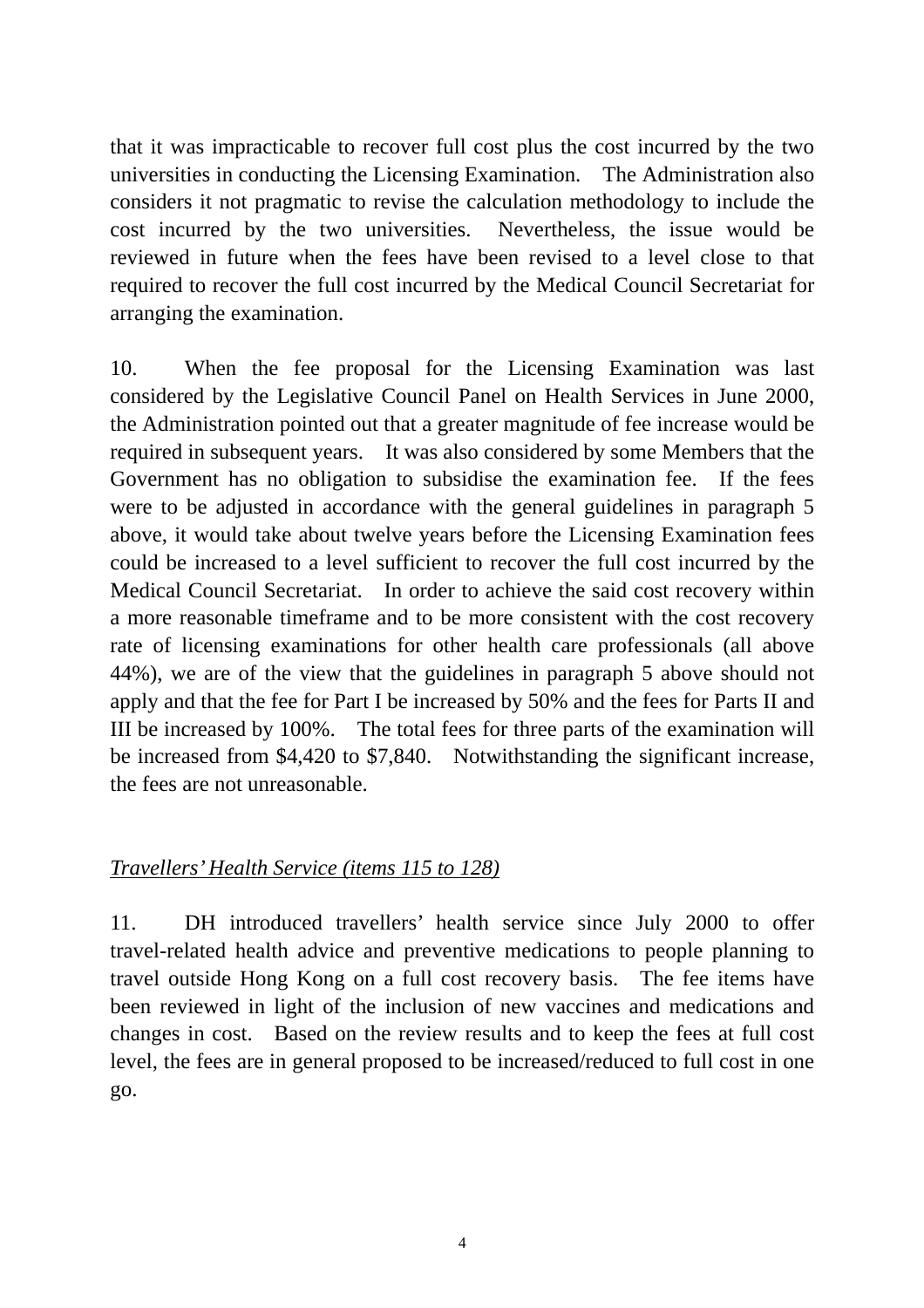#### **EFFICIENCY INITIATIVES**

12. DH regularly reviews and streamlines the relevant work procedures and implements efficiency initiatives to reduce or contain costs in providing the services. Such efficiency savings have been reflected in the proposed fee adjustments.

# **FINANCIAL IMPLICATIONS**

13. If the proposed fees and charges adjustments are implemented, there will be a net increase of about \$0.57 million in revenue per annum.

# **CONSULTATION**

14. We have sought the views of the bodies at **Annex B** on the fee proposal. Except for the Chinese Medicine Council of Hong Kong, the other bodies raised no objection to the proposal. The Chinese Medicine Council suggested that the fees relating to the Licensing Examination for Chinese medicine practitioners (i.e. items 90 to 92) should be increased by 5% instead of 15% having regard to the economic ability of the local Chinese medicine degree courses graduates. However, when the Chinese Medicine Practitioners (Fees) Regulation was made in 2000, the Legislative Council approved that the fees for administering the registration system should be set at 70% of the cost at the initial stage with full cost recovery in three years. Due to the moratorium on fee adjustment, the fees have actually not been revised for the past five years. Furthermore, with the availability of actual costing data, it is found that the cost recovery rate of the current fees is actually below 70%. In order that full cost could be recovered within a reasonable timeframe, the Administration considers that the fees should be adjusted according to the guidelines in paragraph 5 above.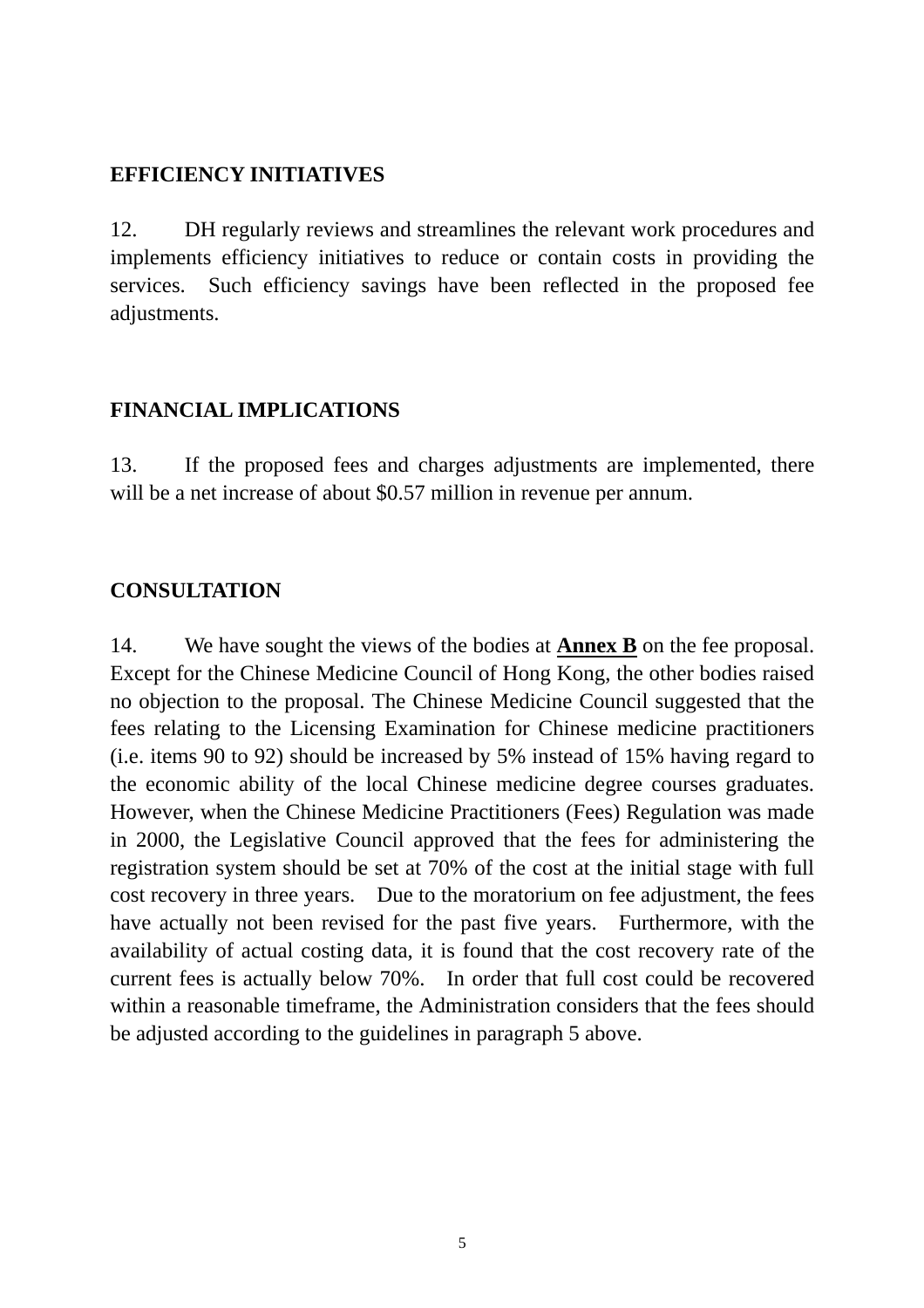#### **IMPLEMENTATION TIMETABLE**

15. To tie in with the date of renewing the practising certificate for most of the health care professionals, we plan to implement the new fees on 1 July 2006.

16. Members are invited to give their views on the proposed revision of fees and charges set out in **Annex A**.

Health, Welfare and Food Bureau April 2006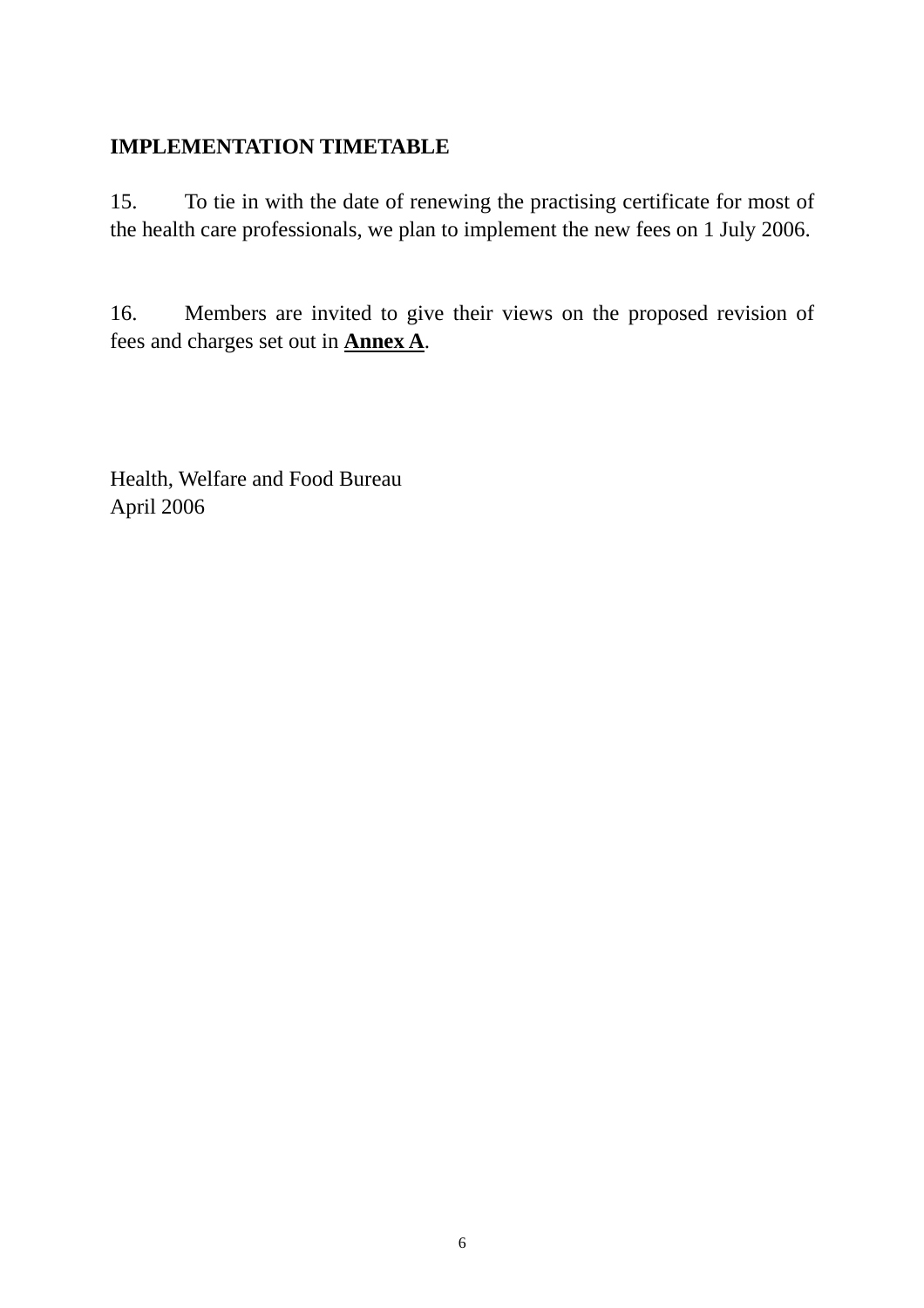#### **Annex A**

| Fee<br><b>Item</b> | <b>Description of Fee Item</b>                                    | Last<br><b>Revision Date</b> | <b>Existing</b><br>Fee $(\$)$ | <b>Unit Cost</b><br>$(at 2005-06)$<br>price level) | Cost<br><b>Recovery</b><br>Rate | <b>Proposed</b><br>Fee $(\$)$ | <b>Proposed</b><br>amount of<br>increase/<br>decrease (\$) | $\frac{0}{0}$<br>increase/<br>decrease | <b>Annual</b><br><b>Caseload</b> | <b>Annual</b><br>increase/<br>decrease in<br>revenue $(\$)$ |
|--------------------|-------------------------------------------------------------------|------------------------------|-------------------------------|----------------------------------------------------|---------------------------------|-------------------------------|------------------------------------------------------------|----------------------------------------|----------------------------------|-------------------------------------------------------------|
|                    | Dangerous Drugs Regulations (Cap. 134A)                           |                              |                               |                                                    |                                 |                               |                                                            |                                        |                                  |                                                             |
|                    | Licence to manufacture dangerous drug                             | Nov 1994                     | 1,340                         | 2,090                                              | 64%                             | 1,540                         | 200                                                        | 15%                                    | 19                               | 3,800                                                       |
| $\overline{2}$     | Wholesale dealer's licence to supply<br>dangerous drug            | Nov 1994                     | 780                           | 1,079                                              | 72%                             | 860                           | 80                                                         | 10%                                    | 125                              | 10,000                                                      |
|                    | <b>Antibiotics Regulations (Cap. 137A)</b>                        |                              |                               |                                                    |                                 |                               |                                                            |                                        |                                  |                                                             |
| 3                  | Application for a permit                                          | Dec 1994                     | 390                           | 591                                                | 66%                             | 450                           | 60                                                         | 15%                                    | 37                               | 2,220                                                       |
| 4                  | Renewal of a permit                                               | Dec 1994                     | 335                           | 451                                                | 74%                             | 370                           | 35                                                         | 10%                                    | 582                              | 20,370                                                      |
|                    | <b>Pharmacy and Poisons Regulations (Cap. 138A)</b>               |                              |                               |                                                    |                                 |                               |                                                            |                                        |                                  |                                                             |
| 5                  | Registration of premises of an authorized<br>seller of poisons    | Jun 1989                     | 500                           | 2,443                                              | 20%                             | 600                           | 100                                                        | 20%                                    | 49                               | 4,900                                                       |
| 6                  | Retention of premises on the register of<br>premises, each year   | Dec 1994                     | 1,390                         | 1,310                                              | 106%                            | 1,310                         | $-80$                                                      | $-6%$                                  | 418                              | $-33,440$                                                   |
| $\overline{7}$     | Application for entry on the list of listed<br>sellers of poisons | Dec 1994                     | 395                           | 586                                                | 67%                             | 455                           | 60                                                         | 15%                                    | 367                              | 22,020                                                      |
| 8                  | Retention on the list of listed sellers of<br>poisons, each year  | Dec 1994                     | 375                           | 569                                                | 66%                             | 430                           | 55                                                         | 15%                                    | 2,753                            | 151,415                                                     |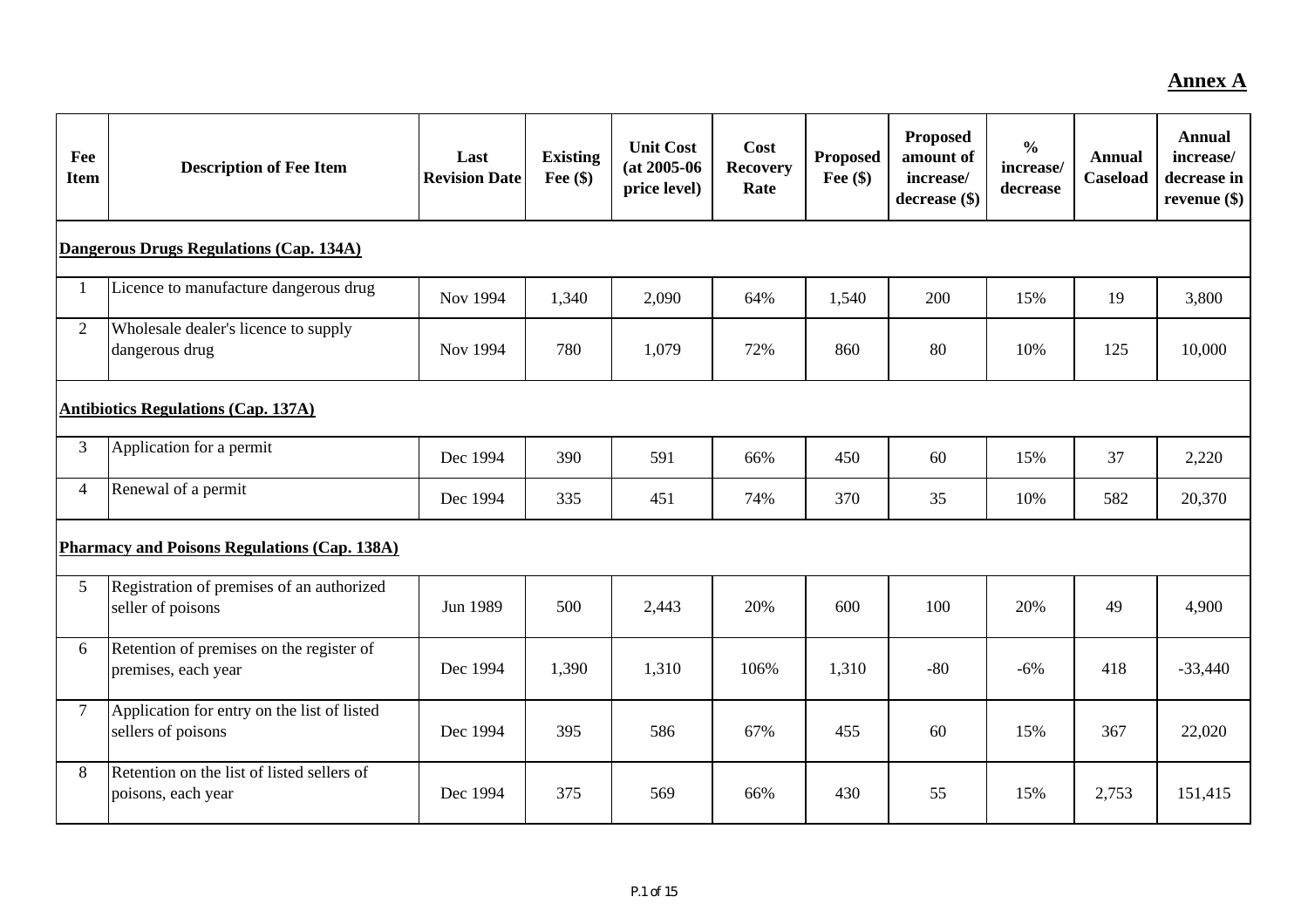| Fee<br><b>Item</b> | <b>Description of Fee Item</b>                                                        | Last<br><b>Revision Date</b> | <b>Existing</b><br>Fee $(\$)$ | <b>Unit Cost</b><br>$(at 2005-06$<br>price level) | Cost<br><b>Recovery</b><br>Rate | <b>Proposed</b><br>Fee $(\$)$ | <b>Proposed</b><br>amount of<br>increase/<br>decrease (\$) | $\frac{0}{0}$<br>increase/<br>decrease | <b>Annual</b><br>Caseload | <b>Annual</b><br>increase/<br>decrease in<br>revenue $(\$)$ |
|--------------------|---------------------------------------------------------------------------------------|------------------------------|-------------------------------|---------------------------------------------------|---------------------------------|-------------------------------|------------------------------------------------------------|----------------------------------------|---------------------------|-------------------------------------------------------------|
| 9                  | Any alteration to register of premises or to<br>the list of listed sellers            | Dec 1994                     | 225                           | 280                                               | 80%                             | 250                           | 25                                                         | 11%                                    | 101                       | 2,525                                                       |
| 10                 | An annual licence for wholesale dealers in<br>poisons                                 | Dec 1994                     | 1,220                         | 625                                               | 195%                            | 625                           | $-595$                                                     | $-49%$                                 | 847                       | $-503,965$                                                  |
| <sup>11</sup>      | Annual licence for manufacturers                                                      | Dec 1994                     | 1,340                         | 12,901                                            | 10%                             | 1,610                         | 270                                                        | 20%                                    | 40                        | 10,800                                                      |
| 12                 | Application for registration of a product                                             | Dec 1994                     | 550                           | 8,395                                             | 7%                              | 660                           | 110                                                        | 20%                                    | 1,558                     | 171,380                                                     |
| 13                 | Renewal of a certificate of registration of a<br>product                              | Dec 1994                     | 500                           | 1,186                                             | 42%                             | 575                           | 75                                                         | 15%                                    | 2,600                     | 195,000                                                     |
| 14                 | Free Sale Certificate of Pharmaceutical<br>Product                                    | Jun 1989                     | 500                           | 181                                               | 276%                            | 180                           | $-320$                                                     | $-64%$                                 | 23                        | $-7,360$                                                    |
| 15                 | Certificate of Pharmaceutical Product                                                 | Dec 1994                     | 120                           | 181                                               | 66%                             | 140                           | 20                                                         | 17%                                    | 11                        | 220                                                         |
| 16                 | Certificate and Interim Certificate for<br>Manufacturer                               | Dec 1994                     | 1,760                         | 2,557                                             | 69%                             | 2,020                         | 260                                                        | 15%                                    | 21                        | 5,460                                                       |
| 17                 | Application for a clinical trial or medicinal<br>test                                 | Dec 1994                     | 1,290                         | 1,603                                             | 80%                             | 1,420                         | 130                                                        | 10%                                    | 132                       | 17,160                                                      |
| 18                 | Certificate for clinical trial or medicinal test                                      | Dec 1994                     | 1,290                         | 1,603                                             | 80%                             | 1,420                         | 130                                                        | 10%                                    | 105                       | 13,650                                                      |
| 19                 | Application for registration as an importer or<br>exporter of pharmaceutical products | Dec 1994                     | 780                           | 719                                               | 108%                            | 720                           | $-60$                                                      | $-8%$                                  | 28                        | $-1,680$                                                    |
| 20                 | Duplicate of any certificate                                                          | Dec 1994                     | 190                           | 274                                               | 69%                             | 220                           | 30                                                         | 16%                                    | 519                       | 15,570                                                      |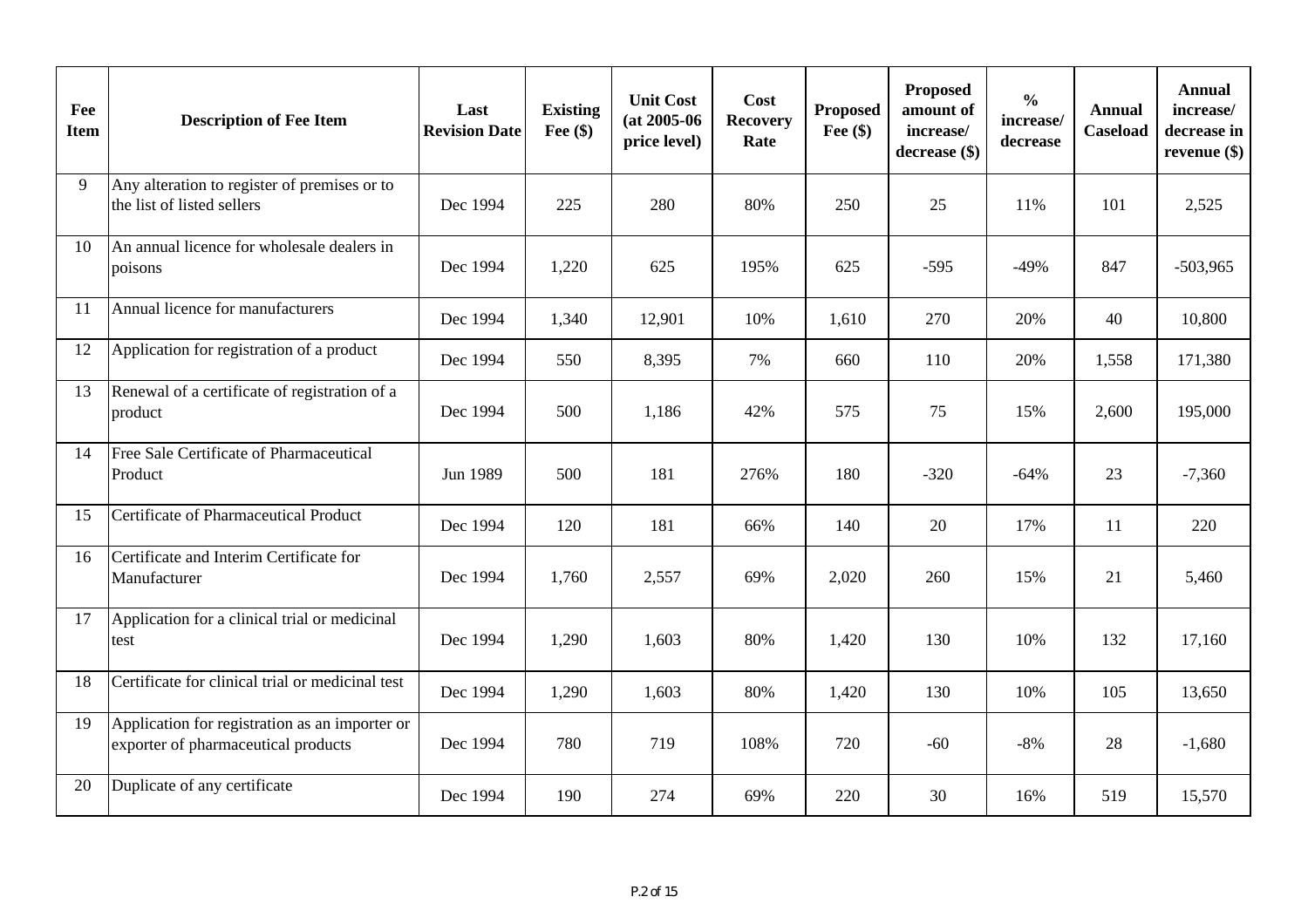| Fee<br><b>Item</b> | <b>Description of Fee Item</b>                                                             | Last<br><b>Revision Date</b> | <b>Existing</b><br>Fee $(\$)$ | <b>Unit Cost</b><br>$(at 2005-06$<br>price level) | Cost<br><b>Recovery</b><br>Rate | <b>Proposed</b><br>Fee $(\$)$ | Proposed<br>amount of<br>increase/<br>decrease (\$) | $\frac{0}{0}$<br>increase/<br>decrease | <b>Annual</b><br><b>Caseload</b> | Annual<br>increase/<br>decrease in<br>revenue $(\$)$ |
|--------------------|--------------------------------------------------------------------------------------------|------------------------------|-------------------------------|---------------------------------------------------|---------------------------------|-------------------------------|-----------------------------------------------------|----------------------------------------|----------------------------------|------------------------------------------------------|
|                    | Pharmacy and Poisons (Pharmacy and Poisons Appeal Tribunal) Regulations (Cap. 138D)        |                              |                               |                                                   |                                 |                               |                                                     |                                        |                                  |                                                      |
| 21                 | Appeal hearing                                                                             | Dec 1994                     | 835                           | 29,222                                            | 3%                              | 1,000                         | 165                                                 | 20%                                    | 2                                | 330                                                  |
|                    | <b>Pharmacists (Disciplinary Procedure) Regulations (Cap. 138E)</b>                        |                              |                               |                                                   |                                 |                               |                                                     |                                        |                                  |                                                      |
| 22                 | Verbatim record of proceedings of an inquiry<br>for each folio of 72 words or part thereof | Aug 1992                     | 73                            | 43                                                | 170%                            | 43                            | $-30$                                               | $-41%$                                 | 1                                | $-30$                                                |
|                    | Quarantine and Prevention of Disease (Scale of Charges) Regulations (Cap. 141D)            |                              |                               |                                                   |                                 |                               |                                                     |                                        |                                  |                                                      |
| 23                 | For the issue of a deratting exemption<br>certificate                                      | Nov 1996                     | 1,940                         | 2,200                                             | 88%                             | 2,130                         | 190                                                 | 10%                                    | 310                              | 58,900                                               |
| 24                 | For supervision during disinsecting an<br>aircraft and certification                       | Nov 1996                     | 735                           | 692                                               | 106%                            | 690                           | $-45$                                               | $-6%$                                  | $\mathbf{1}$                     | $-45$                                                |
|                    | Dentists (Registration and Disciplinary Procedure) Regulations (Cap. 156A)                 |                              |                               |                                                   |                                 |                               |                                                     |                                        |                                  |                                                      |
| 25                 | Verbatim record of proceedings for each folio<br>of 72 words or part thereof               | Aug 1992                     | 73                            | 43                                                | 170%                            | 43                            | $-30$                                               | $-41%$                                 | 1                                | $-30$                                                |
| 26                 | Re-registration                                                                            | Jan 2001                     | 1,650                         | 1,836                                             | 90%                             | 1,820                         | 170                                                 | 10%                                    | 12                               | 2,040                                                |
| 27                 | Certificate of standing                                                                    | Jan 2001                     | 475                           | 517                                               | 92%                             | 515                           | 40                                                  | 8%                                     | 48                               | 1,920                                                |
| 28                 | Certificate verifying registration                                                         | Jan 2001                     | 475                           | 514                                               | 92%                             | 515                           | 40                                                  | 8%                                     | $\mathbf{1}$                     | 40                                                   |
| 29                 | Alteration to the register                                                                 | Jan 2001                     | 615                           | 675                                               | 91%                             | 675                           | 60                                                  | 10%                                    | 75                               | 4,500                                                |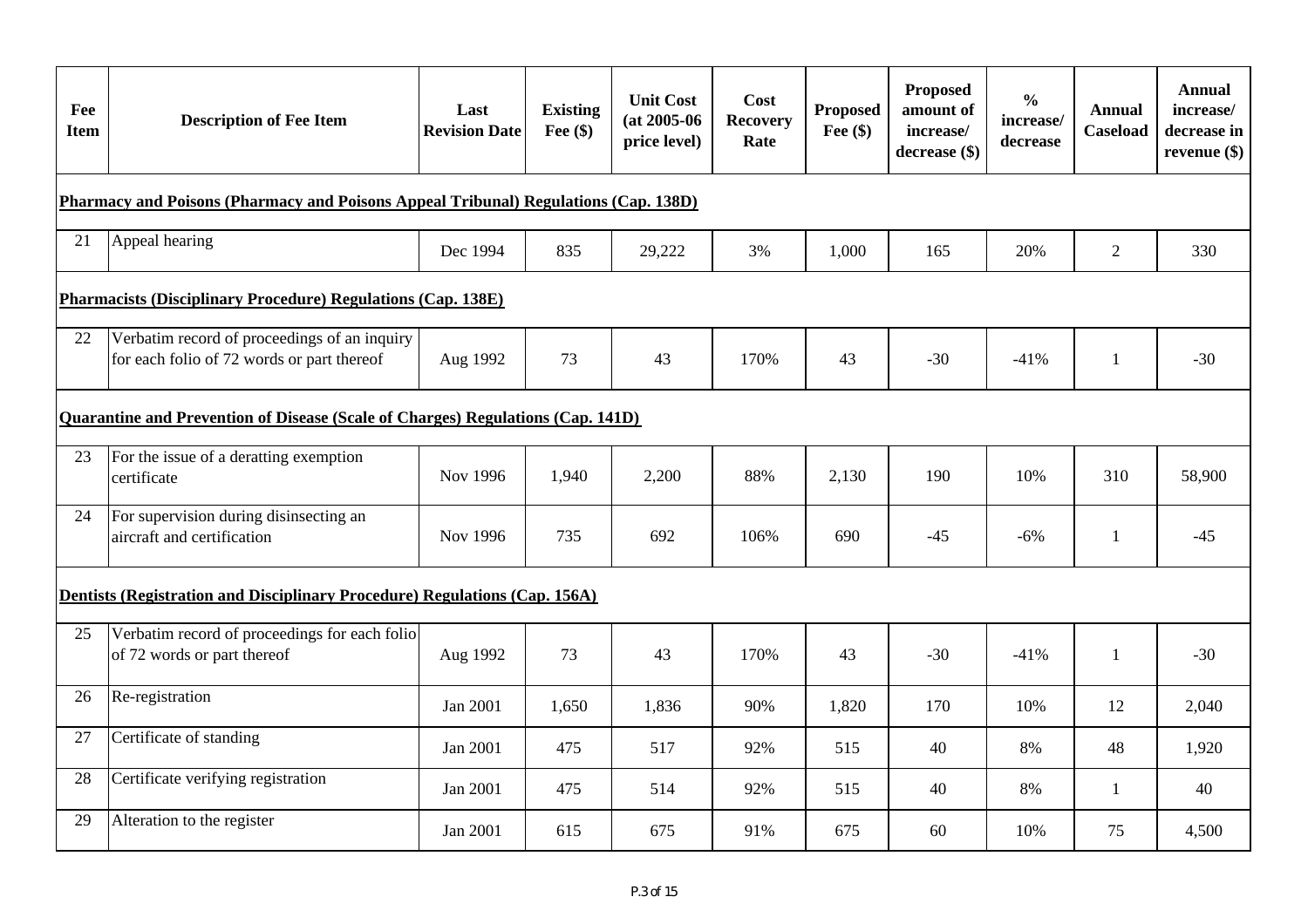| Fee<br><b>Item</b> | <b>Description of Fee Item</b>                                                                                | Last<br><b>Revision Date</b> | <b>Existing</b><br>Fee $(\$)$ | <b>Unit Cost</b><br>$(at 2005-06$<br>price level) | Cost<br><b>Recovery</b><br>Rate | <b>Proposed</b><br>Fee $(\$)$ | <b>Proposed</b><br>amount of<br>increase/<br>decrease (\$) | $\frac{0}{0}$<br>increase/<br>decrease | <b>Annual</b><br>Caseload | <b>Annual</b><br>increase/<br>decrease in<br>revenue $(\$)$ |
|--------------------|---------------------------------------------------------------------------------------------------------------|------------------------------|-------------------------------|---------------------------------------------------|---------------------------------|-------------------------------|------------------------------------------------------------|----------------------------------------|---------------------------|-------------------------------------------------------------|
| 30                 | Certified copy of an entry in the register                                                                    | Jan 2001                     | 475                           | 520                                               | 91%                             | 520                           | 45                                                         | 9%                                     | $\mathbf{1}$              | 45                                                          |
| 31                 | Duplicate certificate of registration                                                                         | Jan 2001                     | 530                           | 589                                               | 90%                             | 585                           | 55                                                         | 10%                                    | 28                        | 1,540                                                       |
| 32                 | Certified copy of certificate of registration                                                                 | Jan 2001                     | 530                           | 586                                               | 90%                             | 585                           | 55                                                         | 10%                                    | 144                       | 7,920                                                       |
| 33                 | Practising certificate - for a dentist whose<br>name is on the register for dentists resident in<br>Hong Kong | Jan 2001                     | 460                           | 507                                               | 91%                             | 505                           | 45                                                         | 10%                                    | 1,690                     | 76,050                                                      |
| 34                 | Practising certificate - for a person deemed to<br>be a registered dentist under $s.30(3)(a)$                 | Jan 2001                     | 460                           | 506                                               | 91%                             | 505                           | 45                                                         | 10%                                    | 10                        | 450                                                         |
| 35                 | Entrance for examination, in each part                                                                        | Jan 2001                     | 4,395                         | 8,393                                             | 52%                             | 5,050                         | 655                                                        | 15%                                    | 47                        | 30,785                                                      |
|                    | <b>Ancillary Dental Workers (Dental Hygienists) Regulations (Cap. 156B)</b>                                   |                              |                               |                                                   |                                 |                               |                                                            |                                        |                           |                                                             |
| 36                 | Enrolment fee for dental hygienists                                                                           | Jan 2001                     | 1,650                         | 1,772                                             | 93%                             | 1,770                         | 120                                                        | 7%                                     | $\mathbf{1}$              | 120                                                         |
|                    | <b>Medical Registration (Fees) Regulation (Cap. 161C)</b>                                                     |                              |                               |                                                   |                                 |                               |                                                            |                                        |                           |                                                             |
| 37                 | Registration in Part I of the General Register                                                                | Jan 2001                     | 960                           | 1,332                                             | 72%                             | 1,060                         | 100                                                        | 10%                                    | 395                       | 39,500                                                      |
| 38                 | Registration in Part II of the General Register                                                               | Jan 2001                     | 290                           | 481                                               | 60%                             | 335                           | 45                                                         | 16%                                    | 330                       | 14,850                                                      |
| 39                 | Registration in Part III of the General<br>Register                                                           | Jan 2001                     | 960                           | 1,634                                             | 59%                             | 1,100                         | 140                                                        | 15%                                    | 220                       | 30,800                                                      |
| 40                 | Inclusion of name in the Specialist Register                                                                  | Jan 2001                     | 960                           | 1,319                                             | 73%                             | 1,060                         | 100                                                        | 10%                                    | 240                       | 24,000                                                      |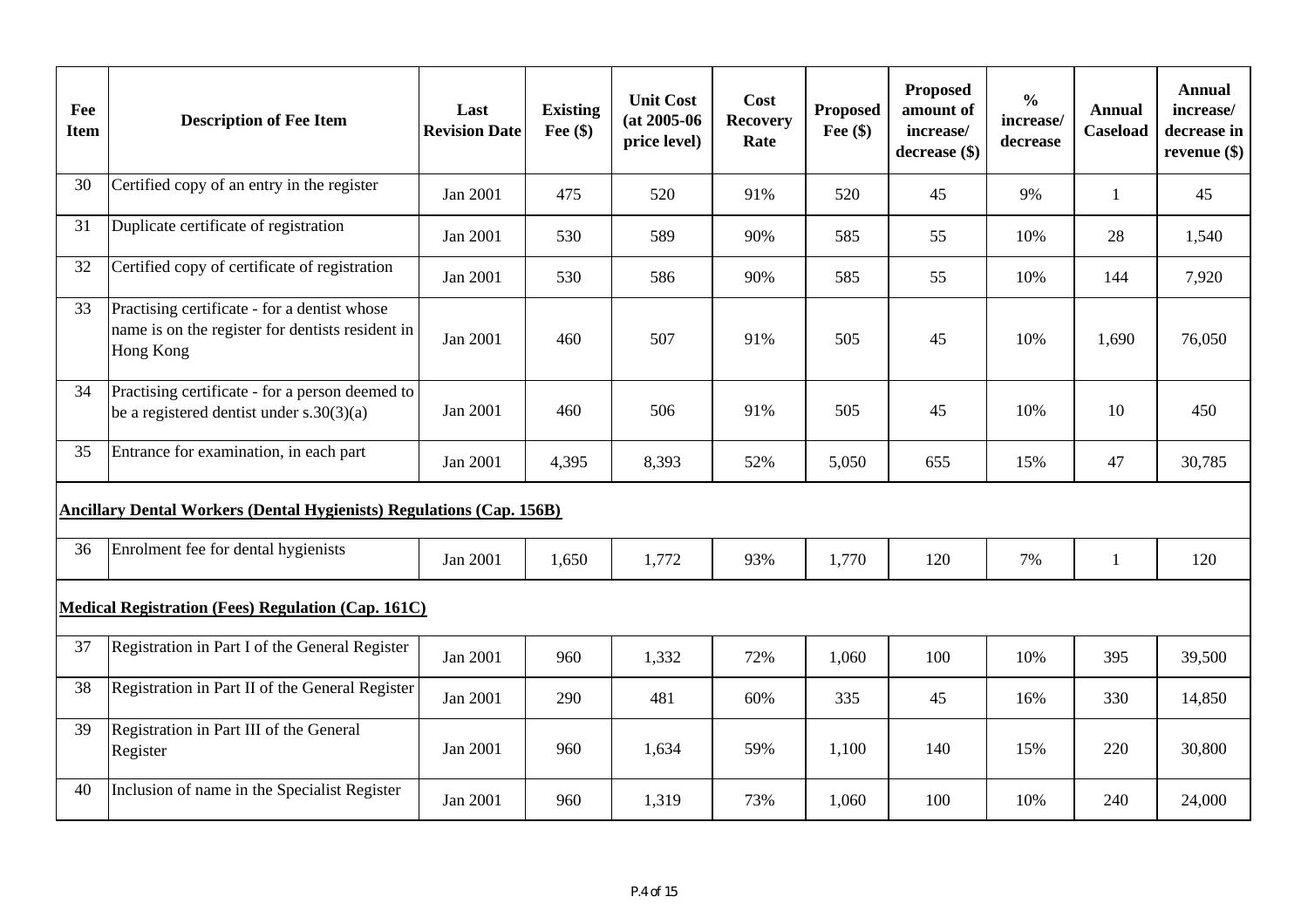| Fee<br><b>Item</b> | <b>Description of Fee Item</b>                                                                                                | Last<br><b>Revision Date</b> | <b>Existing</b><br>Fee $(\$)$ | <b>Unit Cost</b><br>$(at 2005-06)$<br>price level) | Cost<br><b>Recovery</b><br>Rate | <b>Proposed</b><br>Fee $(\$)$ | Proposed<br>amount of<br>increase/<br>decrease (\$) | $\frac{0}{0}$<br>increase/<br>decrease | <b>Annual</b><br>Caseload | <b>Annual</b><br>increase/<br>decrease in<br>revenue $(\$)$ |
|--------------------|-------------------------------------------------------------------------------------------------------------------------------|------------------------------|-------------------------------|----------------------------------------------------|---------------------------------|-------------------------------|-----------------------------------------------------|----------------------------------------|---------------------------|-------------------------------------------------------------|
| 41                 | Restoration to the General or Specialist<br>Register                                                                          | Jan 2001                     | 600                           | 1,225                                              | 49%                             | 690                           | 90                                                  | 15%                                    | 20                        | 1,800                                                       |
| 42                 | Certificate verifying registration in the<br>General Register, or inclusion of name in the<br><b>Specialist Register</b>      | Jan 2001                     | 290                           | 374                                                | 78%                             | 320                           | 30                                                  | 10%                                    | $\mathbf{1}$              | 30                                                          |
| 43                 | Alteration to the General or Specialist<br>Register                                                                           | Jan 2001                     | 300                           | 543                                                | 55%                             | 345                           | 45                                                  | 15%                                    | 50                        | 2,250                                                       |
| 44                 | Certified copy of an entry in the General or<br><b>Specialist Register</b>                                                    | Jan 2001                     | 385                           | 490                                                | 79%                             | 425                           | 40                                                  | 10%                                    | 40                        | 1,600                                                       |
| 45                 | Practising certificate - for a medical<br>practitioner registered under s.14 of the<br>Ordinance in the General Register      | Dec 1994                     | 420                           | 348                                                | 121%                            | 350                           | $-70$                                               | $-17%$                                 | 9,940                     | $-695,800$                                                  |
| 46                 | Practising certificate - for a medical<br>practitioner registered with limited<br>registration under s.14A of the Ordinance   | Dec 1994                     | 420                           | 347                                                | 121%                            | 350                           | $-70$                                               | $-17%$                                 | 220                       | $-15,400$                                                   |
| 47                 | Practising certificate - for a medical<br>practitioner registered with temporary<br>registration under s.14B of the Ordinance | Jan 2001                     | 275                           | 249                                                | 110%                            | 250                           | $-25$                                               | $-9%$                                  | 55                        | $-1,375$                                                    |
| 48                 | Retention fee for certificate under s.19A of<br>the Ordinance                                                                 | Jan 2001                     | 290                           | 338                                                | 86%                             | 320                           | 30                                                  | 10%                                    | 1,100                     | 33,000                                                      |
| 49                 | Application under s. $7A(1)(a)$ of the<br>Ordinance                                                                           | Jan 2001                     | 1,200                         | 2,686                                              | 45%                             | 1,380                         | 180                                                 | 15%                                    | 114                       | 20,520                                                      |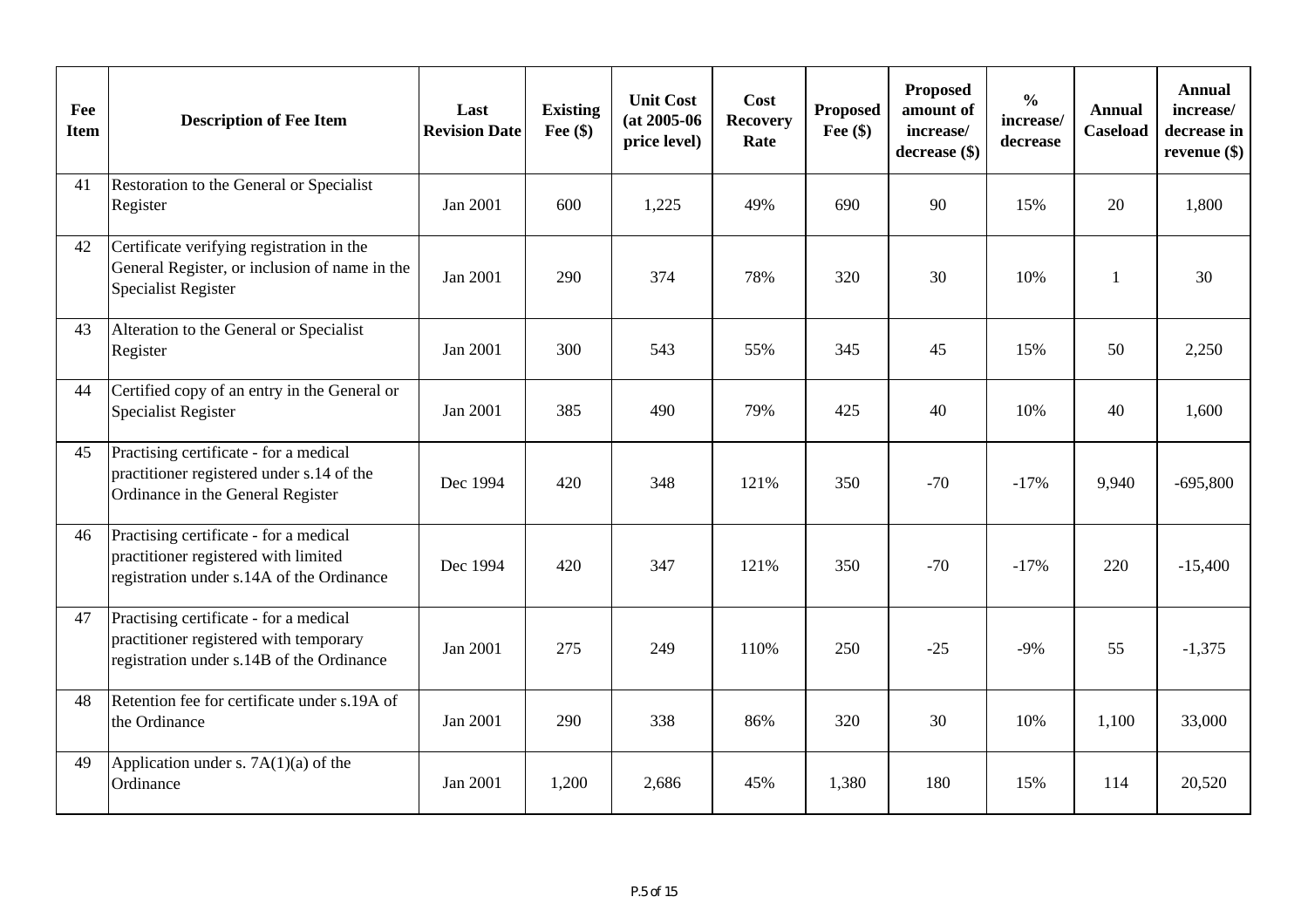| Fee<br><b>Item</b> | <b>Description of Fee Item</b>                                                                                   | Last<br><b>Revision Date</b> | <b>Existing</b><br>Fee $(\$)$ | <b>Unit Cost</b><br>$(at 2005-06)$<br>price level) | Cost<br><b>Recovery</b><br>Rate         | <b>Proposed</b><br>Fee $(\$)$ | Proposed<br>amount of<br>increase/<br>decrease (\$) | $\frac{0}{0}$<br>increase/<br>decrease | <b>Annual</b><br>Caseload | Annual<br>increase/<br>decrease in<br>revenue $(\$)$ |
|--------------------|------------------------------------------------------------------------------------------------------------------|------------------------------|-------------------------------|----------------------------------------------------|-----------------------------------------|-------------------------------|-----------------------------------------------------|----------------------------------------|---------------------------|------------------------------------------------------|
| 50                 | Licensing examination fees - examination in<br>professional knowledge                                            | Jan 2001                     | 2,005                         | 4,695<br>$(14, 113)^{Note I}$                      | 43%<br>$(14\%)^{Note I}$                | 3,010                         | 1,005                                               | 50%                                    | 84                        | 84,420                                               |
| 51                 | Licensing examination fees - proficiency test<br>in medical English                                              | Jan 2001                     | 805                           | 4,166<br>$(7,396)^{Note I}$                        | 19%<br>$\left(11\% \right)^{Note \; I}$ | 1,610                         | 805                                                 | 100%                                   | 40                        | 32,200                                               |
| 52                 | Licensing examination fees - clinical<br>examination                                                             | Jan 2001                     | 1,610                         | 9,082<br>$(108,191)^{Note I}$                      | 18%<br>$(2\%)^{Note \; I}$              | 3,220                         | 1,610                                               | 100%                                   | 19                        | 30,590                                               |
| 53                 | Licensing examination fees - any one<br>discipline in the clinical examination                                   | Jan 2001                     | 600                           | 3,434<br>$(28,212)^{Note \; I}$                    | 17%<br>$(2\%)^{Note \; I}$              | 1,200                         | 600                                                 | 100%                                   | 8                         | 4,800                                                |
| 54                 | Certified copy of record of training received<br>during the period of assessment under s.10A<br>of the Ordinance | Jan 2001                     | 300                           | 1,439                                              | 21%                                     | 360                           | 60                                                  | 20%                                    | 10                        | 600                                                  |
| 55                 | Verbatim record of proceedings of an inquiry<br>for each folio of 72 words or part thereof                       | Dec 1994                     | 73                            | 43                                                 | 170%                                    | 43                            | $-30$                                               | $-41%$                                 |                           | $-30$                                                |
|                    | Midwives Registration (Fees) Regulation (Cap. 162B)                                                              |                              |                               |                                                    |                                         |                               |                                                     |                                        |                           |                                                      |
| 56                 | Verbatim record of proceedings of an inquiry<br>for each folio of 72 words or part thereof                       | Aug 1992                     | 73                            | 43                                                 | 170%                                    | 43                            | $-30$                                               | $-41%$                                 |                           | $-30$                                                |

*Note 1: ( ) denotes the total cost if the methodology for computing the unit cost is changed to include the expenses incurred by the two universities in running the examination. Please refer to paragraphs 7 and 8 of the paper.*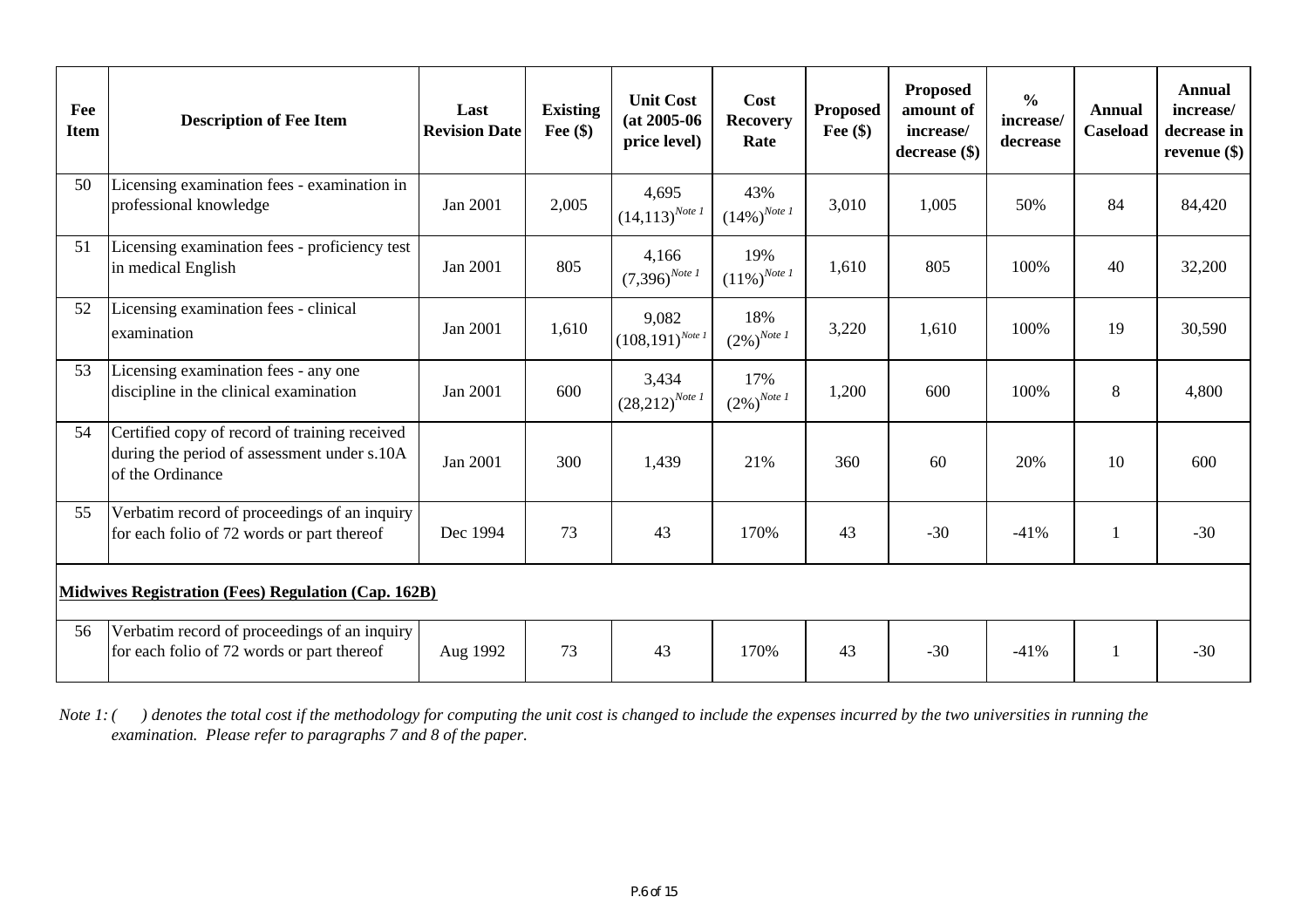| Fee<br><b>Item</b> | <b>Description of Fee Item</b>                                                        | Last<br><b>Revision Date</b> | <b>Existing</b><br>Fee $(\$)$ | <b>Unit Cost</b><br>$(at 2005-06)$<br>price level) | Cost<br><b>Recovery</b><br>Rate | <b>Proposed</b><br>Fee $(\$)$ | <b>Proposed</b><br>amount of<br>increase/<br>$decrease$ (\$) | $\frac{0}{0}$<br>increase/<br>decrease | <b>Annual</b><br><b>Caseload</b> | <b>Annual</b><br>increase/<br>decrease in<br>revenue $(\$)$ |
|--------------------|---------------------------------------------------------------------------------------|------------------------------|-------------------------------|----------------------------------------------------|---------------------------------|-------------------------------|--------------------------------------------------------------|----------------------------------------|----------------------------------|-------------------------------------------------------------|
|                    | <b>Nurses (Registration and Disciplinary Procedure) Regulations (Cap. 164A)</b>       |                              |                               |                                                    |                                 |                               |                                                              |                                        |                                  |                                                             |
| 57                 | Entrance fee for any examination                                                      | Jan 2001                     | 620                           | 1,024                                              | 61%                             | 715                           | 95                                                           | 15%                                    | 10                               | 950                                                         |
| 58                 | Entrance fee for any re-examination                                                   | Jan 2001                     | 620                           | 1,024                                              | 61%                             | 715                           | 95                                                           | 15%                                    | 14                               | 1,330                                                       |
| 59                 | Verbatim record of proceedings for each folio<br>of 72 words or part thereof          | Aug 1992                     | 73                            | 43                                                 | 170%                            | 43                            | $-30$                                                        | $-41%$                                 | 1                                | $-30$                                                       |
|                    | <b>Enrolled Nurses (Enrolment and Disciplinary Procedure) Regulations (Cap. 164B)</b> |                              |                               |                                                    |                                 |                               |                                                              |                                        |                                  |                                                             |
| 60                 | Entrance fee for any examination                                                      | Jan 2001                     | 665                           | 1,036                                              | 64%                             | 765                           | 100                                                          | 15%                                    | 15                               | 1,500                                                       |
| 61                 | Entrance fee for any re-examination                                                   | Jan 2001                     | 665                           | 1,036                                              | 64%                             | 765                           | 100                                                          | 15%                                    | 8                                | 800                                                         |
| 62                 | Verbatim record of proceedings for each folio<br>of 72 words or part thereof          | Aug 1992                     | 73                            | 43                                                 | 170%                            | 43                            | $-30$                                                        | $-41%$                                 | $\mathbf{1}$                     | $-30$                                                       |
|                    | Radiation (Control of Radioactive Substances) Regulations (Cap. 303A)                 |                              |                               |                                                    |                                 |                               |                                                              |                                        |                                  |                                                             |
| 63                 | Grant or renewal of a licence for any<br>radioactive substance                        | Dec 1994                     | 2,770                         | 3,993                                              | 69%                             | 3,190                         | 420                                                          | 15%                                    | 605                              | 254,100                                                     |
| 64                 | Certified copy of certificate of fitness for<br>employment in radiation work          | Dec 1994                     | 95                            | 30                                                 | 317%                            | 30                            | $-65$                                                        | $-68%$                                 | 1                                | $-65$                                                       |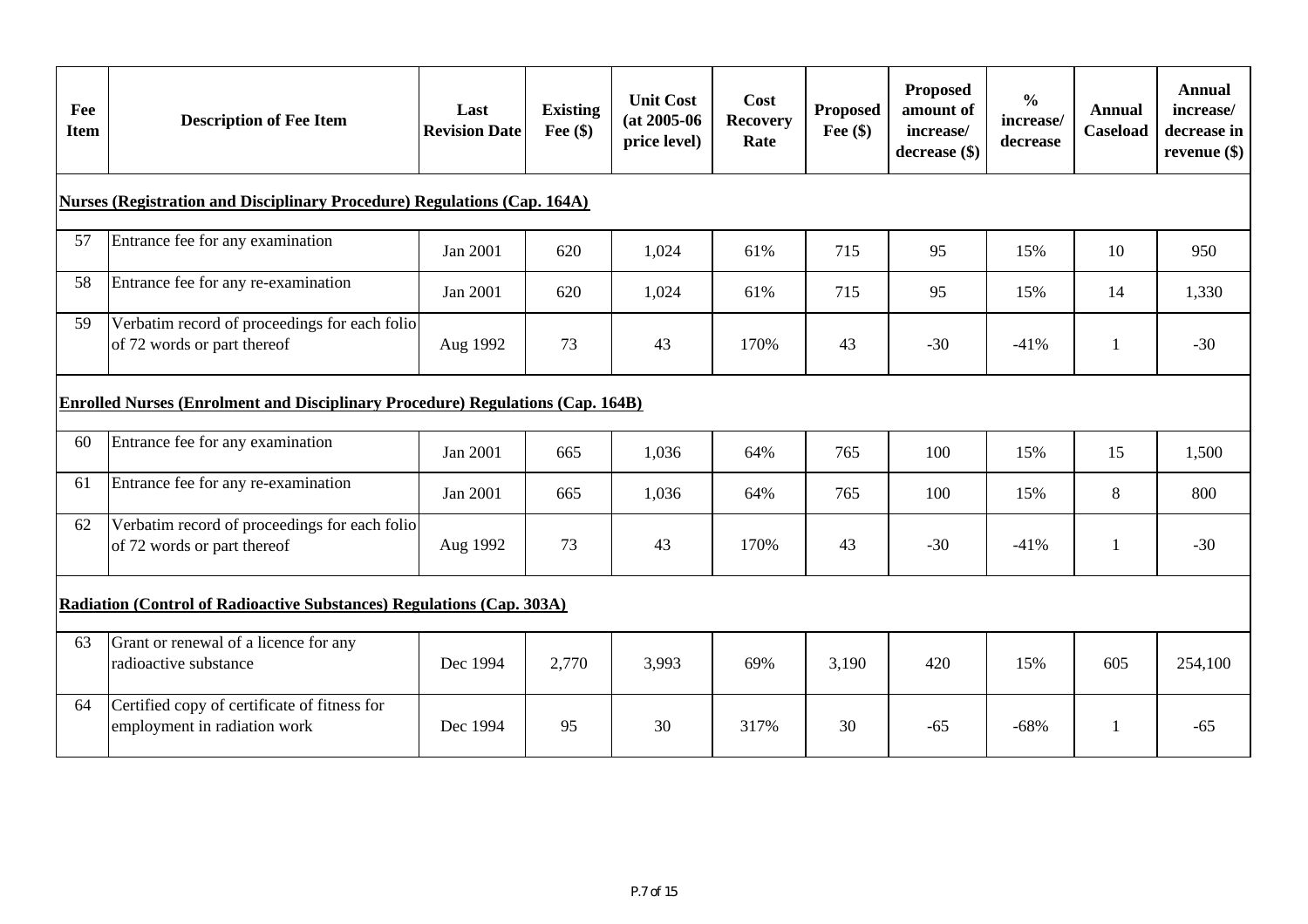| Fee<br><b>Item</b> | <b>Description of Fee Item</b>                                                                                                                                                                                                  | Last<br><b>Revision Date</b> | <b>Existing</b><br>Fee $(\$)$ | <b>Unit Cost</b><br>$(at 2005-06)$<br>price level) | Cost<br><b>Recovery</b><br>Rate | Proposed<br>Fee $(\$)$ | <b>Proposed</b><br>amount of<br>increase/<br>decrease (\$) | $\frac{0}{0}$<br>increase/<br>decrease | Annual<br><b>Caseload</b> | <b>Annual</b><br>increase/<br>decrease in<br>revenue $(\$)$ |
|--------------------|---------------------------------------------------------------------------------------------------------------------------------------------------------------------------------------------------------------------------------|------------------------------|-------------------------------|----------------------------------------------------|---------------------------------|------------------------|------------------------------------------------------------|----------------------------------------|---------------------------|-------------------------------------------------------------|
|                    | <b>Radiation (Control of Irradiating Apparatus) Regulations (Cap. 303B)</b>                                                                                                                                                     |                              |                               |                                                    |                                 |                        |                                                            |                                        |                           |                                                             |
| 65                 | Certified copy of certificate of fitness to<br>engage in radiation work                                                                                                                                                         | Dec 1994                     | 95                            | 30                                                 | 317%                            | 30                     | $-65$                                                      | $-68%$                                 | $\mathbf{1}$              | $-65$                                                       |
| 66                 | A licence to possess an irradiating apparatus<br>in a non-functional state or to possess an<br>irradiating apparatus pending consideration<br>of an application for a licence to possess the<br>apparatus in a functional state | Mar 1997                     | 585                           | 409                                                | 143%                            | 410                    | $-175$                                                     | $-30%$                                 | 335                       | $-58,625$                                                   |
| 67                 | A licence to use any irradiating apparatus or<br>apparatuses                                                                                                                                                                    | Mar 1997                     | 330                           | 162                                                | 204%                            | 160                    | $-170$                                                     | $-52%$                                 | 2,744                     | $-466,480$                                                  |
|                    | Medical Laboratory Technologists (Registration and Disciplinary Procedure) Regulations (Cap. 359A)                                                                                                                              |                              |                               |                                                    |                                 |                        |                                                            |                                        |                           |                                                             |
| 68                 | Examination fee for an examination under<br>s.15A                                                                                                                                                                               | Jan 2001                     | 1,270                         | 2,916                                              | 44%                             | 1,460                  | 190                                                        | 15%                                    | 14                        | 2,660                                                       |
| 69                 | Verbatim record of proceedings for each folio<br>of 72 words or part thereof                                                                                                                                                    | Aug 1992                     | 73                            | 43                                                 | 170%                            | 43                     | $-30$                                                      | $-41%$                                 | 1                         | $-30$                                                       |
|                    | Occupational Therapists (Registration and Disciplinary Procedure) Regulations (Cap. 359B)                                                                                                                                       |                              |                               |                                                    |                                 |                        |                                                            |                                        |                           |                                                             |
| 70                 | Examination fee for an examination under<br>s.15A                                                                                                                                                                               | Jan 2001                     | 1,270                         | 2,916                                              | 44%                             | 1,460                  | 190                                                        | 15%                                    | $\mathbf{1}$              | 190                                                         |
| 71                 | Verbatim record of proceedings for each folio<br>of 72 words or part thereof                                                                                                                                                    | Aug 1992                     | 73                            | 43                                                 | 170%                            | 43                     | $-30$                                                      | $-41%$                                 | 1                         | $-30$                                                       |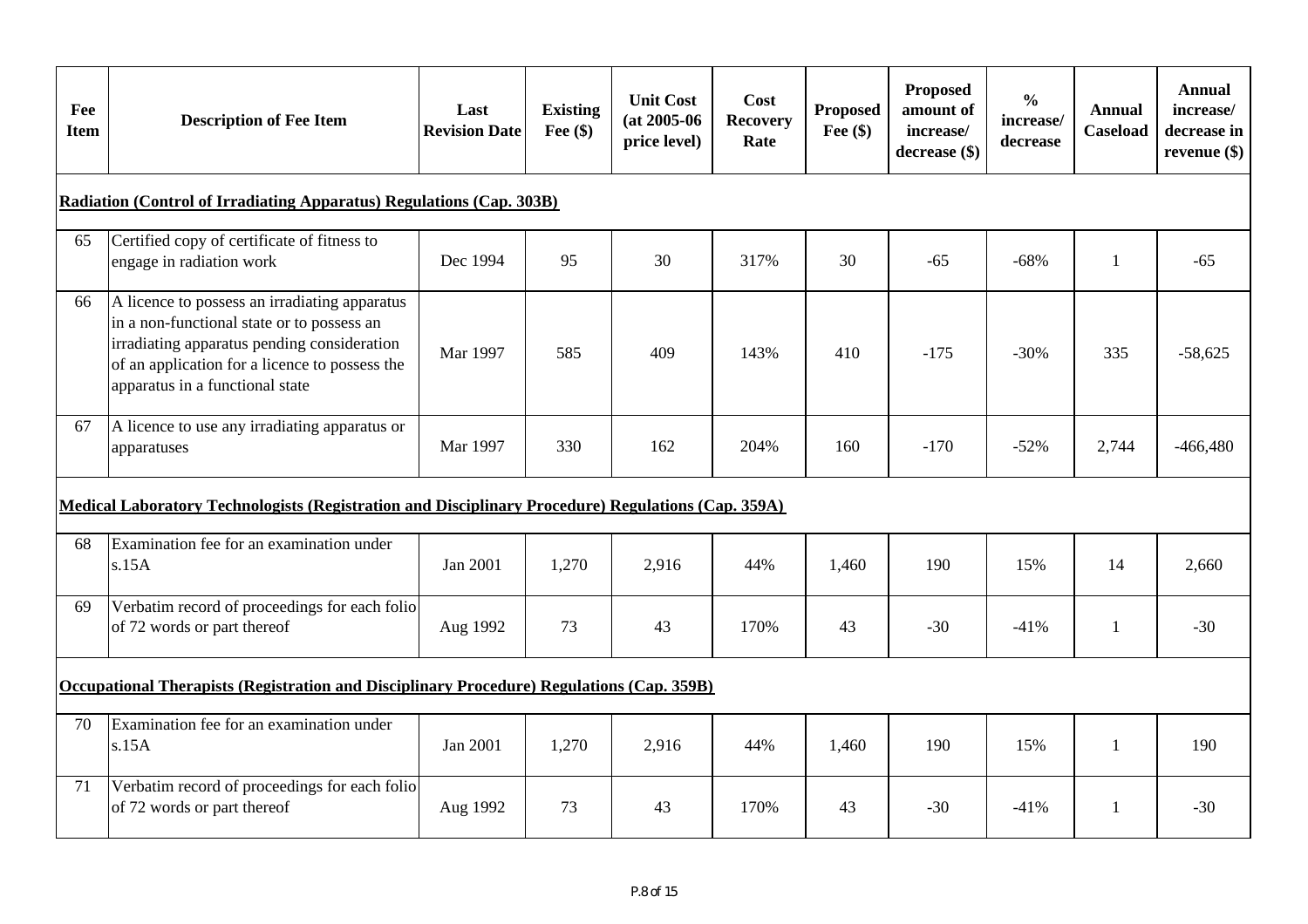| Fee<br><b>Item</b> | <b>Description of Fee Item</b>                                                                                                    | Last<br><b>Revision Date</b> | <b>Existing</b><br>Fee $(\$)$ | <b>Unit Cost</b><br>$(at 2005-06)$<br>price level) | Cost<br><b>Recovery</b><br>Rate | <b>Proposed</b><br>Fee $(\$)$ | Proposed<br>amount of<br>increase/<br>decrease (\$) | $\frac{0}{0}$<br>increase/<br>decrease | <b>Annual</b><br><b>Caseload</b> | <b>Annual</b><br>increase/<br>decrease in<br>revenue $(\$)$ |
|--------------------|-----------------------------------------------------------------------------------------------------------------------------------|------------------------------|-------------------------------|----------------------------------------------------|---------------------------------|-------------------------------|-----------------------------------------------------|----------------------------------------|----------------------------------|-------------------------------------------------------------|
|                    | <b>Optometrists (Registration and Disciplinary Procedure) Regulation (Cap. 359F)</b>                                              |                              |                               |                                                    |                                 |                               |                                                     |                                        |                                  |                                                             |
| 72                 | Examination fee for an examination for the<br>purpose of $s.12(1)(a)$ of the Ordinance                                            | Jan 2001                     | 1,270                         | 2,916                                              | 44%                             | 1,460                         | 190                                                 | 15%                                    | 100                              | 19,000                                                      |
| 73                 | Examination fee for an examination for the<br>purpose of $s.15(2)$ and $(2A)$ of the Ordinance<br>on refraction or contact lenses | Jul 1990                     | 530                           | 1,074                                              | 49%                             | 610                           | 80                                                  | 15%                                    | 1                                | 80                                                          |
| 74                 | Verbatim record of proceedings for each folio<br>of 72 words or part thereof                                                      | Aug 1992                     | 73                            | 43                                                 | 170%                            | 43                            | $-30$                                               | $-41%$                                 | 1                                | $-30$                                                       |
|                    | Radiographers (Registration and Disciplinary Procedure) Regulation (Cap. 359H)                                                    |                              |                               |                                                    |                                 |                               |                                                     |                                        |                                  |                                                             |
| 75                 | Examination fee for an examination for the<br>purpose of s.15A of the Ordinance                                                   | Jan 2001                     | 1,270                         | 2,916                                              | 44%                             | 1,460                         | 190                                                 | 15%                                    | $\overline{2}$                   | 380                                                         |
| 76                 | Verbatim record of proceedings for each folio<br>of 72 words or part thereof                                                      | Aug 1992                     | 73                            | 43                                                 | 170%                            | 43                            | $-30$                                               | $-41%$                                 | 1                                | $-30$                                                       |
|                    | Physiotherapists (Registration and Disciplinary Procedure) Regulation (Cap. 359J)                                                 |                              |                               |                                                    |                                 |                               |                                                     |                                        |                                  |                                                             |
| 77                 | Examination fee for any examination<br>conducted under s.15A of the Ordinance                                                     | Jan 2001                     | 1,270                         | 2,916                                              | 44%                             | 1,460                         | 190                                                 | 15%                                    | $\overline{2}$                   | 380                                                         |
| 78                 | Verbatim record of proceedings for each folio<br>of 72 words or part thereof                                                      | Aug 1992                     | 73                            | 43                                                 | 170%                            | 43                            | $-30$                                               | $-41%$                                 | 1                                | $-30$                                                       |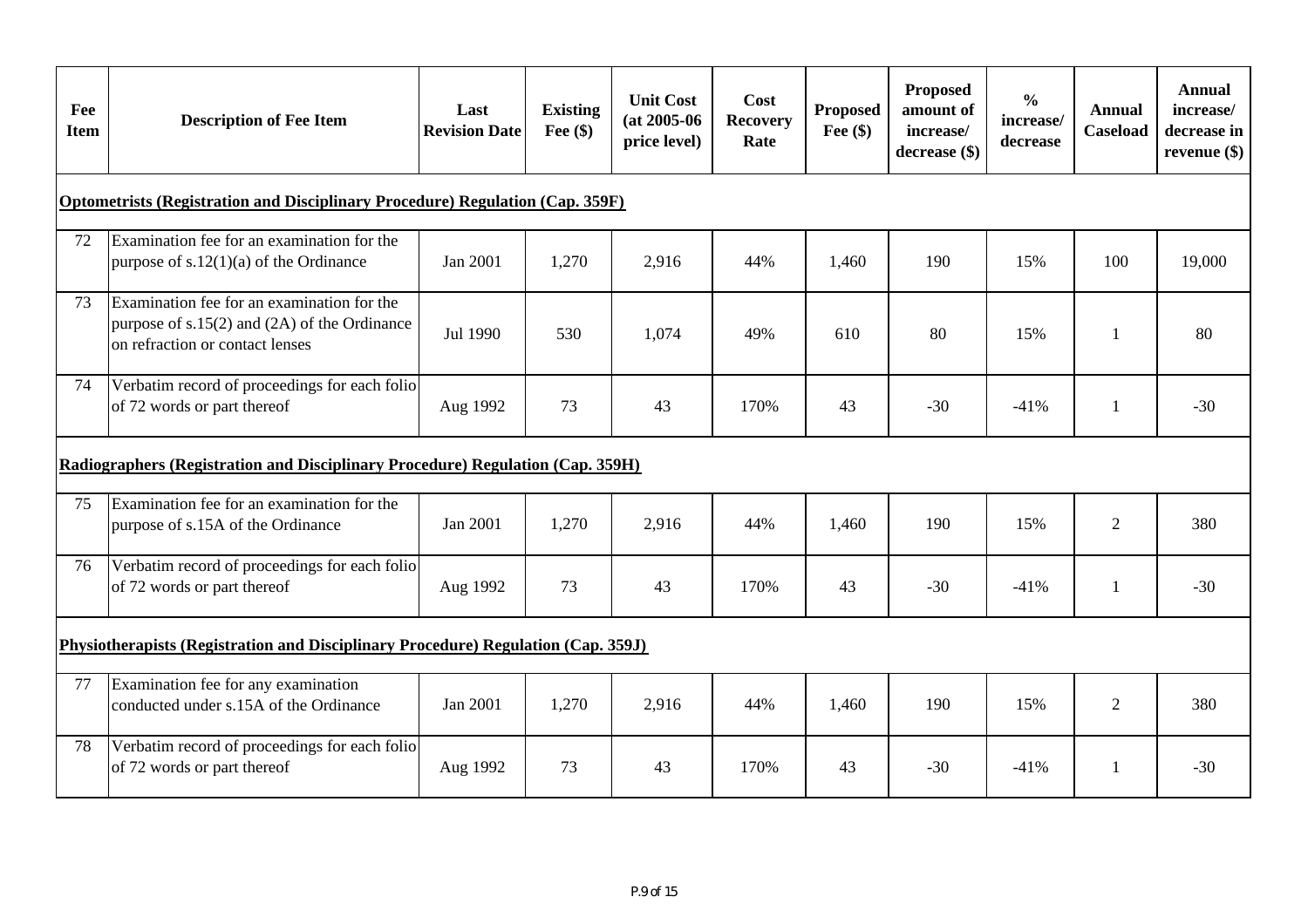| Fee<br><b>Item</b> | <b>Description of Fee Item</b>                                                                                                                                                                                                                       | Last<br><b>Revision Date</b> | <b>Existing</b><br>Fee $(\$)$ | <b>Unit Cost</b><br>$(at 2005-06)$<br>price level) | Cost<br><b>Recovery</b><br>Rate | <b>Proposed</b><br>Fee $(\$)$ | <b>Proposed</b><br>amount of<br>increase/<br>decrease (\$) | $\frac{0}{0}$<br>increase/<br>decrease | <b>Annual</b><br><b>Caseload</b> | Annual<br>increase/<br>decrease in<br>revenue $(\$)$ |
|--------------------|------------------------------------------------------------------------------------------------------------------------------------------------------------------------------------------------------------------------------------------------------|------------------------------|-------------------------------|----------------------------------------------------|---------------------------------|-------------------------------|------------------------------------------------------------|----------------------------------------|----------------------------------|------------------------------------------------------|
|                    | <b>Chiropractors Registration (Fees) Regulation (Cap. 428A)</b>                                                                                                                                                                                      |                              |                               |                                                    |                                 |                               |                                                            |                                        |                                  |                                                      |
| 79                 | Application for registration under s. 10 of the<br>Ordinance                                                                                                                                                                                         | Sep 2001                     | 3,055                         | 4,220                                              | 72%                             | 3,360                         | 305                                                        | 10%                                    | 6                                | 1,830                                                |
| 80                 | Application for issue of a practising<br>certificate under s. 12 of the Ordinance                                                                                                                                                                    | Sep 2001                     | 1,240                         | 1,732                                              | 72%                             | 1,360                         | 120                                                        | 10%                                    | 6                                | 720                                                  |
| 81                 | Application for renewal of a practising<br>certificate under s. 12 of the Ordinance                                                                                                                                                                  | Sep 2001                     | 1,240                         | 1,741                                              | 71%                             | 1,360                         | 120                                                        | 10%                                    | 73                               | 8,760                                                |
| 82                 | Certification of registration issued under<br>s. 14 of the Ordinance                                                                                                                                                                                 | Sep 2001                     | 2,370                         | 3,345                                              | 71%                             | 2,610                         | 240                                                        | 10%                                    | 6                                | 1,440                                                |
| 83                 | Restoration of an applicant's name to the<br>register under s. 20 of the Ordinance                                                                                                                                                                   | Sep 2001                     | 655                           | 915                                                | 72%                             | 720                           | 65                                                         | 10%                                    | 5                                | 325                                                  |
| 84                 | Certificate signed by the Secretary, certifying<br>any of the following- (i) that the name of a<br>person has/has not been entered in the<br>register; (ii) that the name of a person has<br>been removed/ordered to be removed from<br>the register | Sep 2001                     | 700                           | 986                                                | 71%                             | 770                           | 70                                                         | 10%                                    | 5                                | 350                                                  |
| 85                 | Certificate signed by the Secretary, certifying<br>that at a date specified in the certificate a<br>person is not or was not the holder of a<br>practising certificate then in force                                                                 | Sep 2001                     | 700                           | 986                                                | 71%                             | 770                           | 70                                                         | 10%                                    | 5                                | 350                                                  |
| 86                 | Verbatim record of proceedings of an inquiry<br>for each folio of 72 words or part thereof                                                                                                                                                           | Sep 2001                     | 73                            | 43                                                 | 169%                            | 43                            | $-30$                                                      | $-41%$                                 | 1                                | $-30$                                                |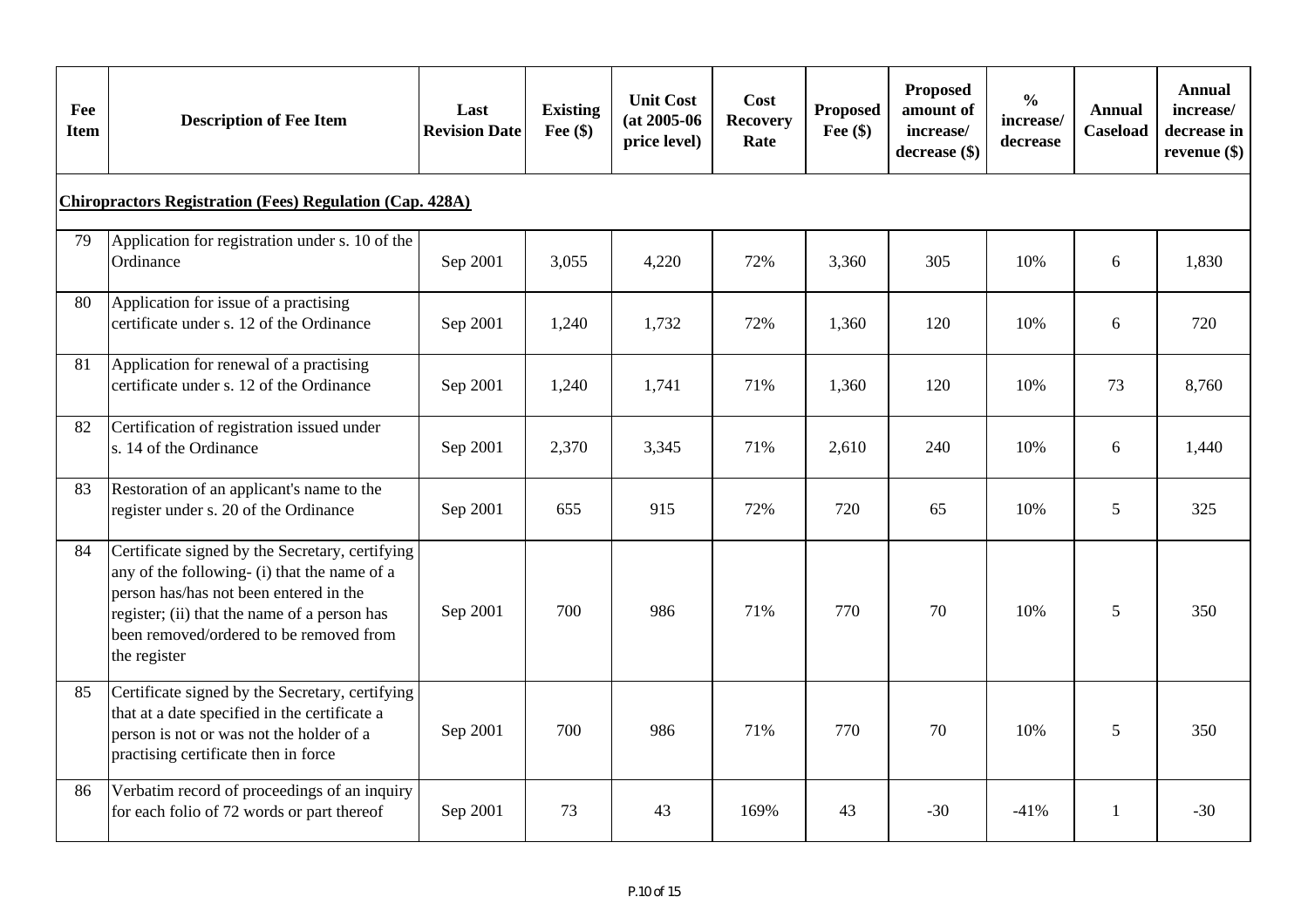| Fee<br><b>Item</b> | <b>Description of Fee Item</b>                                                                                           | Last<br><b>Revision Date</b> | <b>Existing</b><br>Fee $(\$)$ | <b>Unit Cost</b><br>$(at 2005-06)$<br>price level) | Cost<br><b>Recovery</b><br>Rate | <b>Proposed</b><br>Fee $(\$)$ | Proposed<br>amount of<br>increase/<br>decrease (\$) | $\frac{0}{0}$<br>increase/<br>decrease | <b>Annual</b><br><b>Caseload</b> | <b>Annual</b><br>increase/<br>decrease in<br>revenue $(\$)$ |
|--------------------|--------------------------------------------------------------------------------------------------------------------------|------------------------------|-------------------------------|----------------------------------------------------|---------------------------------|-------------------------------|-----------------------------------------------------|----------------------------------------|----------------------------------|-------------------------------------------------------------|
|                    | <b>Chinese Medicine Practitioners (Fees) Regulation (Cap. 549B)</b>                                                      |                              |                               |                                                    |                                 |                               |                                                     |                                        |                                  |                                                             |
| 87                 | Application for registration as a registered<br>Chinese medicine practitioner                                            | Aug 2000                     | 833                           | 884                                                | 94%                             | 885                           | 52                                                  | 6%                                     | 250                              | 13,000                                                      |
| 88                 | Application for or renewal of registration as a<br>registered Chinese medicine practitioner with<br>limited registration | Aug 2000                     | 833                           | 1,584                                              | 53%                             | 960                           | 127                                                 | 15%                                    | 70                               | 8,890                                                       |
| 89                 | Restoration to the Register                                                                                              | Aug 2000                     | 714                           | 664                                                | 108%                            | 665                           | $-49$                                               | $-7%$                                  | $\mathbf{1}$                     | $-49$                                                       |
| 90                 | Application for taking the Licensing<br>Examination                                                                      | Aug 2000                     | 1,022                         | 1,495                                              | 68%                             | 1,180                         | 158                                                 | 15%                                    | 350                              | 55,300                                                      |
| 91                 | Taking Licensing Examination - Part I                                                                                    | Aug 2000                     | 1,841                         | 3,084                                              | 60%                             | 2,120                         | 279                                                 | 15%                                    | 750                              | 209,250                                                     |
| 92                 | Taking Licensing Examination - Part II                                                                                   | Aug 2000                     | 2,688                         | 5,324                                              | 50%                             | 3,090                         | 402                                                 | 15%                                    | 350                              | 140,700                                                     |
| 93                 | Review of results of the Licensing<br><b>Examination - Part I</b>                                                        | Aug 2000                     | 714                           | 1,494                                              | 48%                             | 820                           | 106                                                 | 15%                                    | 30                               | 3,180                                                       |
| 94                 | Review of results of the Licensing<br><b>Examination - Part II</b>                                                       | Aug 2000                     | 819                           | 2,717                                              | 30%                             | 985                           | 166                                                 | 20%                                    | 20                               | 3,320                                                       |
| 95                 | Verbatim record of proceedings of an inquiry<br>against a Chinese medicine practitioner -<br>every 72 words or less      | Aug 2000                     | 73                            | 43                                                 | 170%                            | 43                            | $-30$                                               | $-41%$                                 | 2                                | $-60$                                                       |
| 96                 | Certified copy of an entry in the Register                                                                               | Aug 2000                     | 280                           | 297                                                | 94%                             | 295                           | 15                                                  | 5%                                     | 5                                | 75                                                          |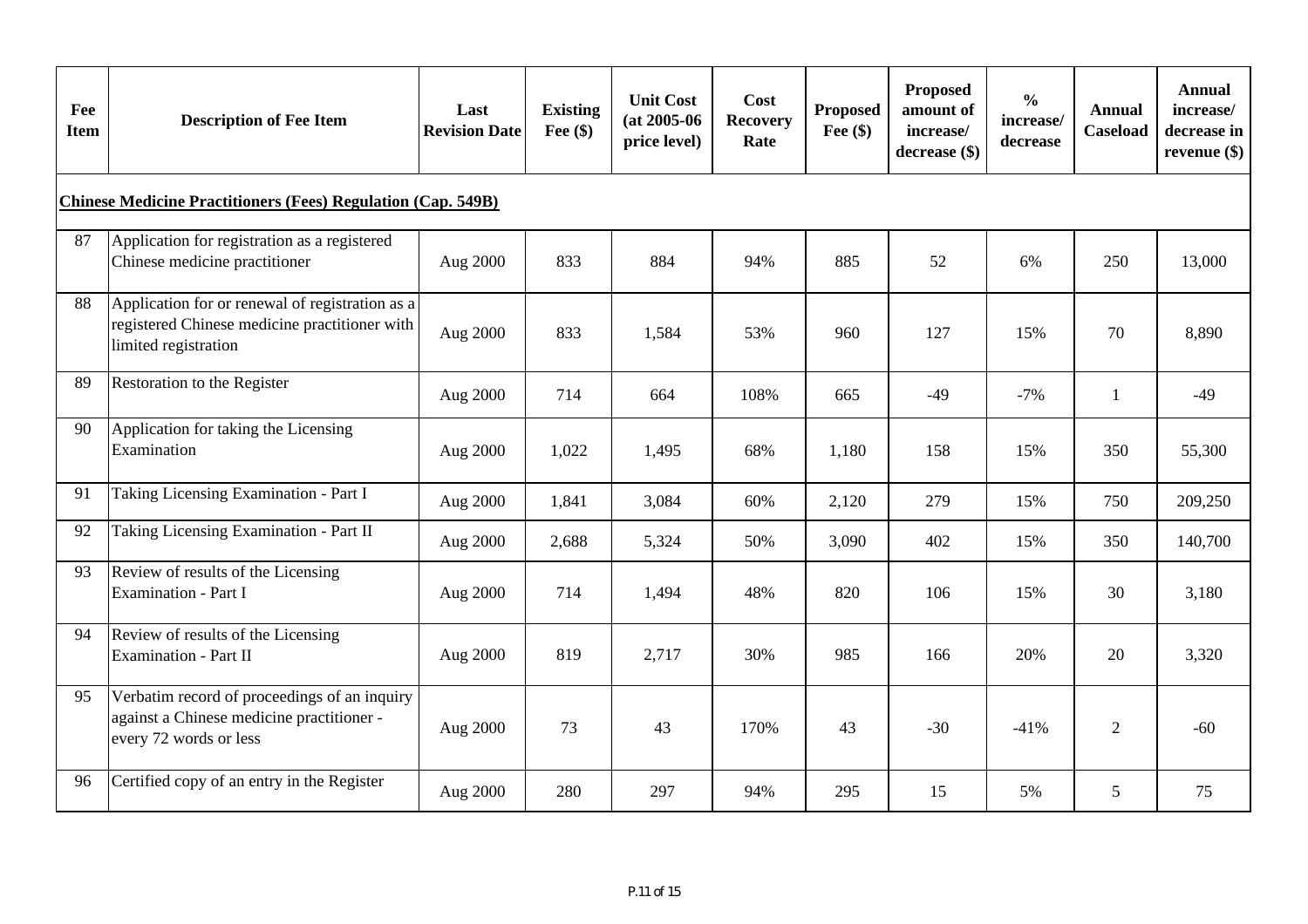| Fee<br><b>Item</b> | <b>Description of Fee Item</b>                                        | Last<br><b>Revision Date</b> | <b>Existing</b><br>Fee $(\$)$ | <b>Unit Cost</b><br>$(at 2005-06)$<br>price level) | Cost<br><b>Recovery</b><br>Rate | <b>Proposed</b><br>Fee $(\$)$ | <b>Proposed</b><br>amount of<br>increase/<br>decrease (\$) | $\frac{0}{0}$<br>increase/<br>decrease | <b>Annual</b><br>Caseload | Annual<br>increase/<br>decrease in<br>revenue $(\$)$ |
|--------------------|-----------------------------------------------------------------------|------------------------------|-------------------------------|----------------------------------------------------|---------------------------------|-------------------------------|------------------------------------------------------------|----------------------------------------|---------------------------|------------------------------------------------------|
| 97                 | Duplicate of a certificate of passing the<br>Licensing Examination    | Aug 2000                     | 399                           | 112                                                | 356%                            | 110                           | $-289$                                                     | $-72%$                                 | -1                        | $-289$                                               |
|                    | <b>Chinese Medicine (Fees) Regulation (Cap. 549E)</b>                 |                              |                               |                                                    |                                 |                               |                                                            |                                        |                           |                                                      |
| 98                 | Issue of a wholesaler licence in Chinese<br>herbal medicines          | Apr 2003                     | 1,100                         | 1,570                                              | 70%                             | 1,210                         | 110                                                        | 10%                                    | 240                       | 26,400                                               |
| 99                 | Issue of a retailer licence in Chinese herbal<br>medicines            | Apr 2003                     | 995                           | 1,425                                              | 70%                             | 1,090                         | 95                                                         | 10%                                    | 800                       | 76,000                                               |
| 100                | Issue of a wholesaler licence in proprietary<br>Chinese medicines     | Apr 2003                     | 1,100                         | 1,570                                              | 70%                             | 1,210                         | 110                                                        | 10%                                    | 750                       | 82,500                                               |
| 101                | Issue of a manufacturer licence in proprietary<br>Chinese medicines   | Apr 2003                     | 2,890                         | 4,121                                              | 70%                             | 3,180                         | 290                                                        | 10%                                    | 67                        | 19,430                                               |
| 102                | Renewal of a wholesaler licence in Chinese<br>herbal medicines        | Apr 2003                     | 955                           | 1,316                                              | 73%                             | 1,050                         | 95                                                         | 10%                                    | 1                         | 95                                                   |
| 103                | Renewal of a wholesaler licence in<br>proprietary Chinese medicines   | Apr 2003                     | 955                           | 1,316                                              | 73%                             | 1,050                         | 95                                                         | 10%                                    | 1                         | 95                                                   |
| 104                | Renewal of a retailer licence in Chinese<br>herbal medicines          | Apr 2003                     | 850                           | 1,170                                              | 73%                             | 935                           | 85                                                         | 10%                                    | 1                         | 85                                                   |
| 105                | Renewal of a manufacturer licence in<br>proprietary Chinese medicines | Apr 2003                     | 2,440                         | 3,362                                              | 73%                             | 2,680                         | 240                                                        | 10%                                    | $\mathbf{1}$              | 240                                                  |
| 106                | Issue of a certified copy of a licence or<br>certificate              | Apr 2003                     | 140                           | 132                                                | 106%                            | 130                           | $-10$                                                      | $-7%$                                  | 30                        | $-300$                                               |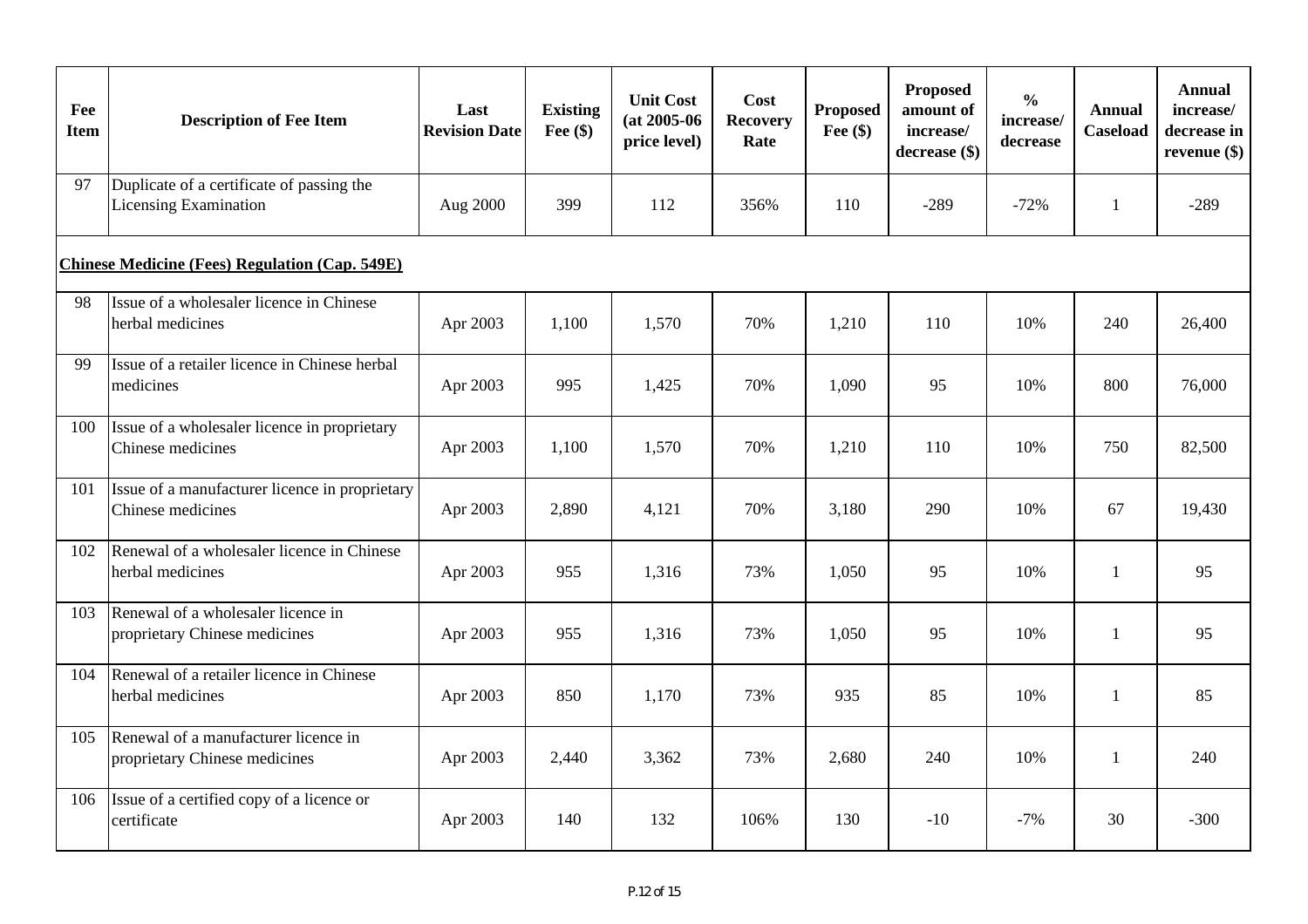| Fee<br><b>Item</b> | <b>Description of Fee Item</b>                                                                                                                     | Last<br><b>Revision Date</b> | <b>Existing</b><br>Fee $(\$)$ | <b>Unit Cost</b><br>$(at 2005-06)$<br>price level) | Cost<br><b>Recovery</b><br>Rate | <b>Proposed</b><br>Fee $(\$)$ | <b>Proposed</b><br>amount of<br>increase/<br>decrease (\$) | $\frac{0}{0}$<br>increase/<br>decrease | <b>Annual</b><br><b>Caseload</b> | <b>Annual</b><br>increase/<br>decrease in<br>revenue $(\$)$ |
|--------------------|----------------------------------------------------------------------------------------------------------------------------------------------------|------------------------------|-------------------------------|----------------------------------------------------|---------------------------------|-------------------------------|------------------------------------------------------------|----------------------------------------|----------------------------------|-------------------------------------------------------------|
| 107                | Change of the address of the premises<br>specified in a licence                                                                                    | Apr 2003                     | 700                           | 1,263                                              | 55%                             | 805                           | 105                                                        | 15%                                    | 60                               | 6,300                                                       |
| 108                | Issue of a certificate for manufacturer (Good<br>practices in manufacture)                                                                         | Apr 2003                     | 26,650                        | 38,338                                             | 70%                             | 29,300                        | 2,650                                                      | 10%                                    | 1                                | 2,650                                                       |
|                    | <b>Miscellaneous Medical Charges</b>                                                                                                               |                              |                               |                                                    |                                 |                               |                                                            |                                        |                                  |                                                             |
| 109                | For certificates and medical reports for<br>insurance and other purposes and for post-<br>mortem reports (maximum \$3,040)                         | Nov 1996                     | 510                           | 662                                                | 77%                             | 560                           | 50                                                         | 10%                                    | 1,200                            | 60,000                                                      |
| 110                | For the issue of a detailed transcript of the<br>course of training for a member of the<br>Nursing grade in ex-Government hospitals<br>and clinics | Nov 1996                     | 385                           | 489                                                | 79%                             | 425                           | 40                                                         | 10%                                    | 60                               | 2,400                                                       |
| 111                | For personnel radiation monitoring services -<br>dosemeter cum holder                                                                              | Nov 1996                     | 240                           | 721                                                | 33%                             | 290                           | 50                                                         | 21%                                    | 612                              | 30,600                                                      |
| 112                | Ringlet dosimeter (per unit)                                                                                                                       | Sep 2003                     | 280                           | 300                                                | 93%                             | 300                           | 20                                                         | 7%                                     | 17                               | 340                                                         |
| 113                | Extremity radiation monitoring service (per<br>person per year including 12 disposable<br>finger rings)                                            | Sep 2003                     | 615                           | 712                                                | 86%                             | 675                           | 60                                                         | 10%                                    | 175                              | 10,500                                                      |
| 114                | Duplicate copy of an X-ray film required by<br>private medical practitioner Note 2                                                                 | Nov 1996                     | 230                           | N/A                                                | N/A                             | 290                           | 60                                                         | 26%                                    | 280                              | 16,800                                                      |

*Note 2: The fee is pegged to that charged by the Hospital Authority.*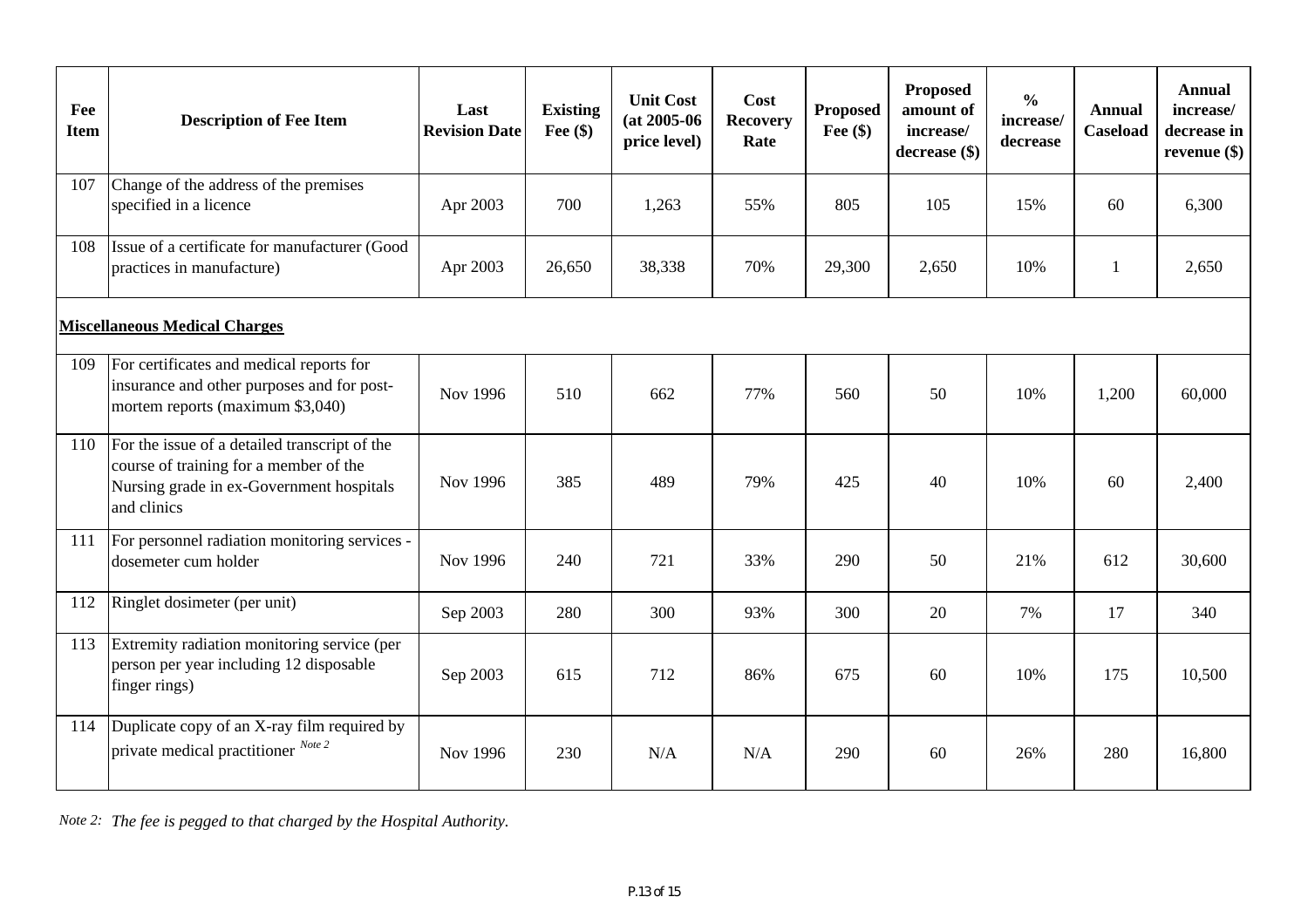| Fee<br><b>Item</b>                | <b>Description of Fee Item</b>                                                                                                               | Last<br><b>Revision Date</b> | <b>Existing</b><br>Fee $(\$)$ | <b>Unit Cost</b><br>$(at 2005-06)$<br>price level) | Cost<br><b>Recovery</b><br>Rate | <b>Proposed</b><br>Fee $(\$)$ | <b>Proposed</b><br>amount of<br>increase/<br>decrease (\$) | $\frac{0}{0}$<br>increase/<br>decrease | <b>Annual</b><br><b>Caseload</b> | <b>Annual</b><br>increase/<br>decrease in<br>revenue $(\$)$ |
|-----------------------------------|----------------------------------------------------------------------------------------------------------------------------------------------|------------------------------|-------------------------------|----------------------------------------------------|---------------------------------|-------------------------------|------------------------------------------------------------|----------------------------------------|----------------------------------|-------------------------------------------------------------|
| <b>Travellers' Health Service</b> |                                                                                                                                              |                              |                               |                                                    |                                 |                               |                                                            |                                        |                                  |                                                             |
| 115                               | Consultation (do not cover the fees of<br>immunisation, laboratory investigation and<br>supply of medicines, certificate and travel<br>kits) | Jul 2000                     | 340                           | 314                                                | 108%                            | 315                           | $-25$                                                      | $-7%$                                  | 2,220                            | $-55,500$                                                   |
| 116                               | Immunisation - Hepatitis A immuno-globulin<br>(per dose)                                                                                     | Jul 2000                     | 120                           | 204                                                | 59%                             | 185                           | 65                                                         | 54%                                    | 5                                | 325                                                         |
| 117<br>(New<br>item)              | Immunisation - Meningococcal meningitis<br>vaccine - $4 + (per dose)$                                                                        | N/A                          | N/A                           | 240                                                | N/A                             | 240                           | 240                                                        | N/A                                    | 25                               | 6,000                                                       |
| 118                               | Official certificate for vaccination against<br>yellow fever for international travel                                                        | Jul 2000                     | 180                           | 232                                                | 78%                             | 200                           | 20                                                         | 11%                                    | 1,270                            | 25,400                                                      |
| 119                               | Laboratory investigation - Blood test for<br>Hepatitis A antibody (per test)                                                                 | Jul 2000                     | 210                           | 225                                                | 93%                             | 225                           | 15                                                         | 7%                                     | 5                                | 75                                                          |
| 120                               | Laboratory investigation - Blood test for<br>Hepatitis B surface antigen (per test)                                                          | Jul 2000                     | 160                           | 175                                                | 91%                             | 175                           | 15                                                         | 9%                                     | 5                                | 75                                                          |
| 121                               | Laboratory investigation - Blood test for<br>Hepatitis B antibody (per test)                                                                 | Jul 2000                     | 150                           | 165                                                | 91%                             | 165                           | 15                                                         | 10%                                    | 60                               | 900                                                         |
| 122                               | Preventive medications - Anti-malarial<br>tablets Chloroquine (per course)                                                                   | Jul 2000                     | 75                            | 48                                                 | 156%                            | 50                            | $-25$                                                      | $-33%$                                 | 20                               | $-500$                                                      |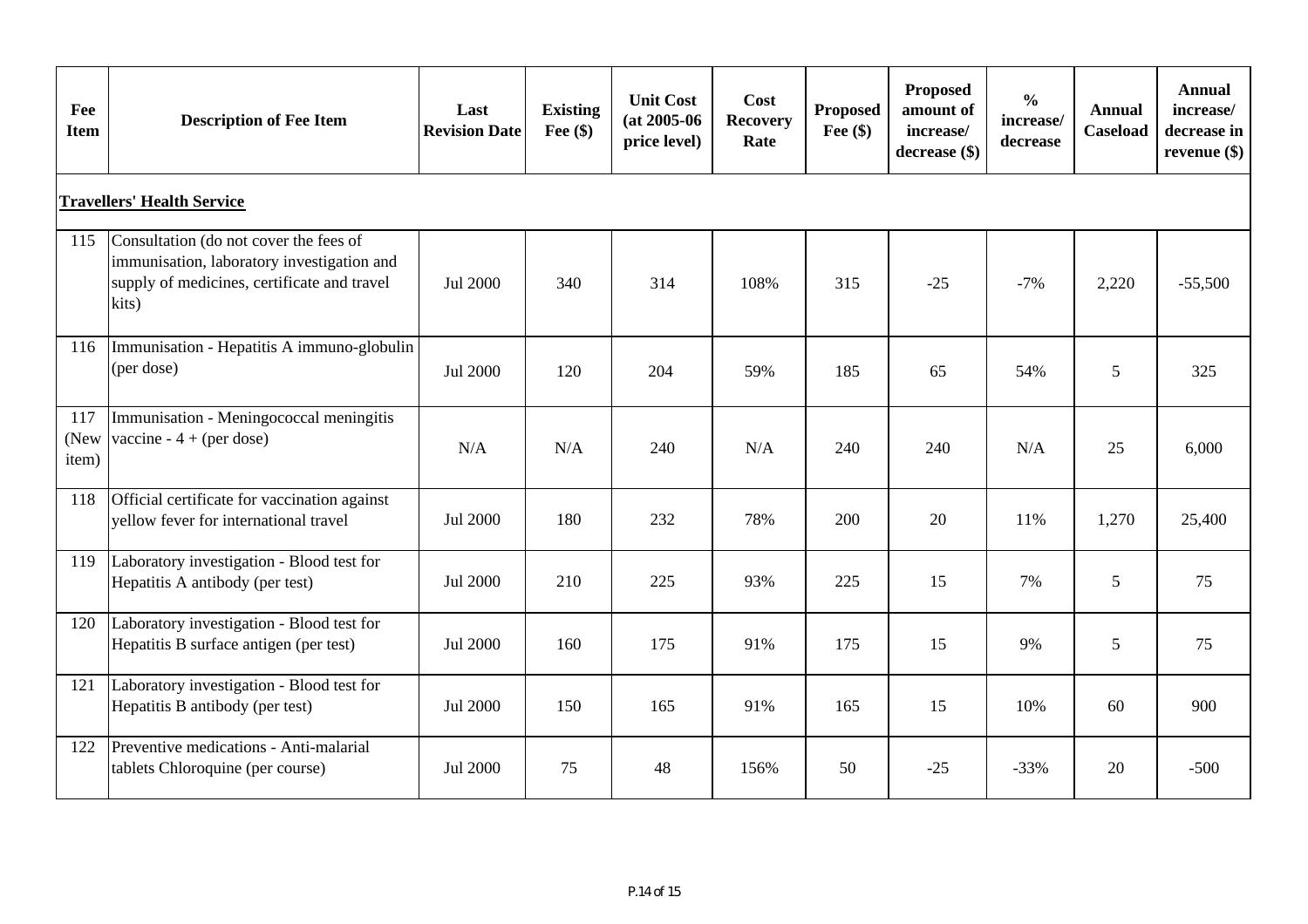| Fee<br><b>Item</b>   | <b>Description of Fee Item</b>                                                         | Last<br><b>Revision Date</b> | <b>Existing</b><br>Fee $(\$)$ | <b>Unit Cost</b><br>$(at 2005-06)$<br>price level) | Cost<br><b>Recovery</b><br>Rate | <b>Proposed</b><br>Fee $(\$)$ | <b>Proposed</b><br>amount of<br>increase/<br>$decrease$ (\$) | $\frac{0}{0}$<br>increase/<br>decrease | Annual<br>Caseload | Annual<br>increase/<br>decrease in<br>revenue $(\$)$ |
|----------------------|----------------------------------------------------------------------------------------|------------------------------|-------------------------------|----------------------------------------------------|---------------------------------|-------------------------------|--------------------------------------------------------------|----------------------------------------|--------------------|------------------------------------------------------|
| 123                  | Preventive medications - Anti-malarial<br>$tables Chloroquire + Programi (per course)$ | Jul 2000                     | 75                            | 201                                                | 37%                             | 200                           | 125                                                          | 167%                                   | 260                | 32,500                                               |
| 124                  | Preventive medications - Anti-malarial<br>tablets Mefloquine (per course)              | Jul 2000                     | 75                            | 275                                                | 27%                             | 275                           | 200                                                          | 267%                                   | 555                | 111,000                                              |
| 125                  | Preventive medications - Anti-malarial<br>tablets Doxycycline (per course)             | Jul 2000                     | 75                            | 98                                                 | 77%                             | 100                           | 25                                                           | 33%                                    | 80                 | 2,000                                                |
| 126<br>(New<br>item) | Preventive medications - Anti-malarial<br>tablets Malarone (per course)                | N/A                          | N/A                           | 1,069                                              | N/A                             | 1,070                         | 1,070                                                        | N/A                                    | 10                 | 10,700                                               |
| 127                  | Preventive medications - Acute mountain<br>sickness tablets Acetazolamide (per course) | Jul 2000                     | 40                            | 45                                                 | 89%                             | 45                            | 5                                                            | 13%                                    | 120                | 600                                                  |
| 128                  | Travel health kit                                                                      | Jul 2000                     | 70                            | 101                                                | 69%                             | 100                           | 30                                                           | 43%                                    | 100                | 3,000                                                |

**Total: 566,602**